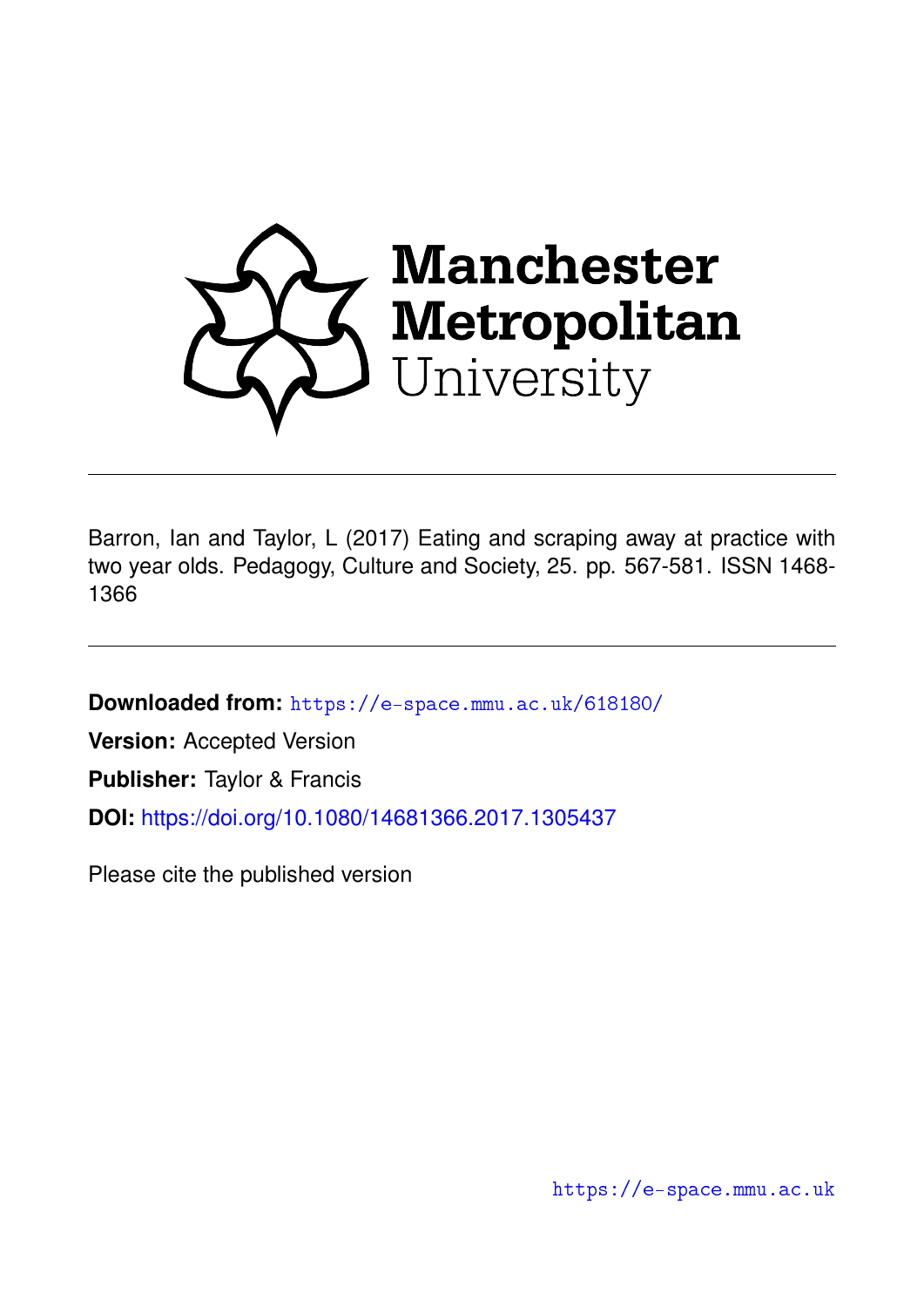## *Eating and scraping away at practice with two-year-olds*

Ian Barron, Educational and Social Research Institute, Faculty of Education, Manchester Metropolitan University, 53 Bonsall Street, Hulme, Manchester, M15 6GX. [i.barron@mmu.ac.uk,](mailto:i.barron@mmu.ac.uk) (00) 44 161 2076

Lisa Taylor, Martenscroft Nursery School and Children's Centre, 33 Epping Street, Manchester, M15 6PA. [l.taylor@martenscroft.manchester.sch.uk,](mailto:l.taylor@martenscroft.manchester.sch.uk) (00) 44 161 226 1266

### **Abstract**

This paper examines how early childhood policy initiatives in the United Kingdom and internationally currently reflect neoliberal concerns with school readiness in the development of human capital and what diverse theoretical perspectives might offer. The focus is a project involving a group of early childhood academics from one university and a small group of practitioners from a range of early years' settings in the North of England. In thinking about practice, the paper explores a number of 'lines of flight', drawing on literature, philosophy and sociology to eat and scrape away at how provision for young children is commonly understood. What emerges from the scraping is not the clarity of fixities but the need for the weaving of resemblances that constantly transform meanings. We offer an engagement with heterogeneous theoretical ideas to help us think differently about the negotiation of ethical and equitable practices with children.

### **Key words**

Neoliberalism, heterotopia, parallax, haunting, ethics, equity

### **Corresponding author:**

Ian Barron, Faculty of Education, Manchester Metropolitan University, 53 Bonsall Street, Manchester, M15 6GX, UK. Email: [i.barron@mmu.ac.uk](mailto:i.barron@mmu.ac.uk)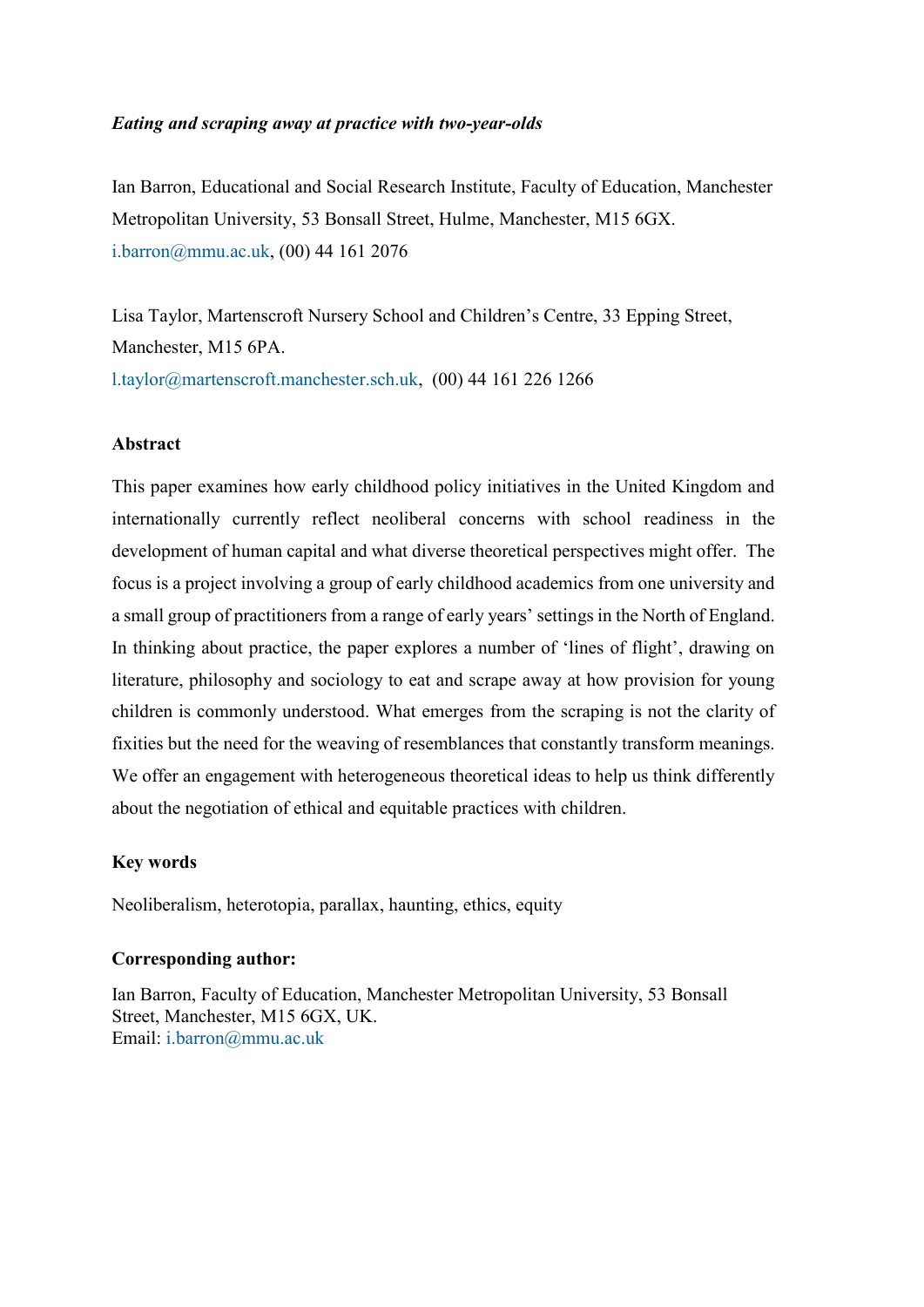### **The Project and its Policy Context**

This paper examines how current early childhood policy initiatives in the United Kingdom and internationally reflect dominant neoliberal concerns with school readiness in the development of human (economic) capital. The focus is a professional development project's first phase of that began in 2013 and ran over seven sessions for 30 months. Participants were a group of early childhood academics from one university and a small group of practitioners from four early years' settings in Northern England. The authors are Ian, an academic, who took part in a small number of the professional development sessions (of which more later) but had a much larger role in writing project papers; and Lisa, the deputy head teacher from one of the early years' settings, who attended almost all of the development sessions, kept a research journal and has contributed to the writing of this paper.

The paper's approach is rhizomatic (Deleuze and Guattari 2004), following 'lines of flight' to reflect upon and theorise the project. Drawing upon Kafka's novel *The Castle*  (1999), Lacan's notion of the mirror stage (2001), Foucauldian notions of power (2002a) and heterotopia (1984, 2000a, 2000b, 2002a, 2002b, 2010) and Gordon's (2011) concept of haunting, we discuss two of the professional development sessions, and the emerging ideas and reflections. The other development sessions are discussed elsewhere by the same main authors (Barron et al 2017) in a paper which considers notions of professional development and the project's methodology; these matters receive less attention here. The final part of the paper discusses the challenges and experiences of learning and of emotional and equitable ethical work with two-year-olds.

The project was troubled by the hegemonic discourses underpinning traditional psychological accounts of child development where the emphasis is on growth, development from within and certain forms of literacy, numeracy and behavioural conformity. It reflected Blaise et al's attention (2016) to 'matters of concern' rather than 'matters of fact'. We explored claims that 'teaching … should be focused on improving children's "school readiness"' in order to 'take full advantage of the learning opportunities available to them' (Department for Education [DfE] 2011, 62) and the Early Years Foundation Stage's commitment (EYFS, DfE 2014, 5) to provide 'the best possible start in life' by setting out expectations for children's learning, development and care from birth to the age of five that must be followed by all schools and Ofsted-registered early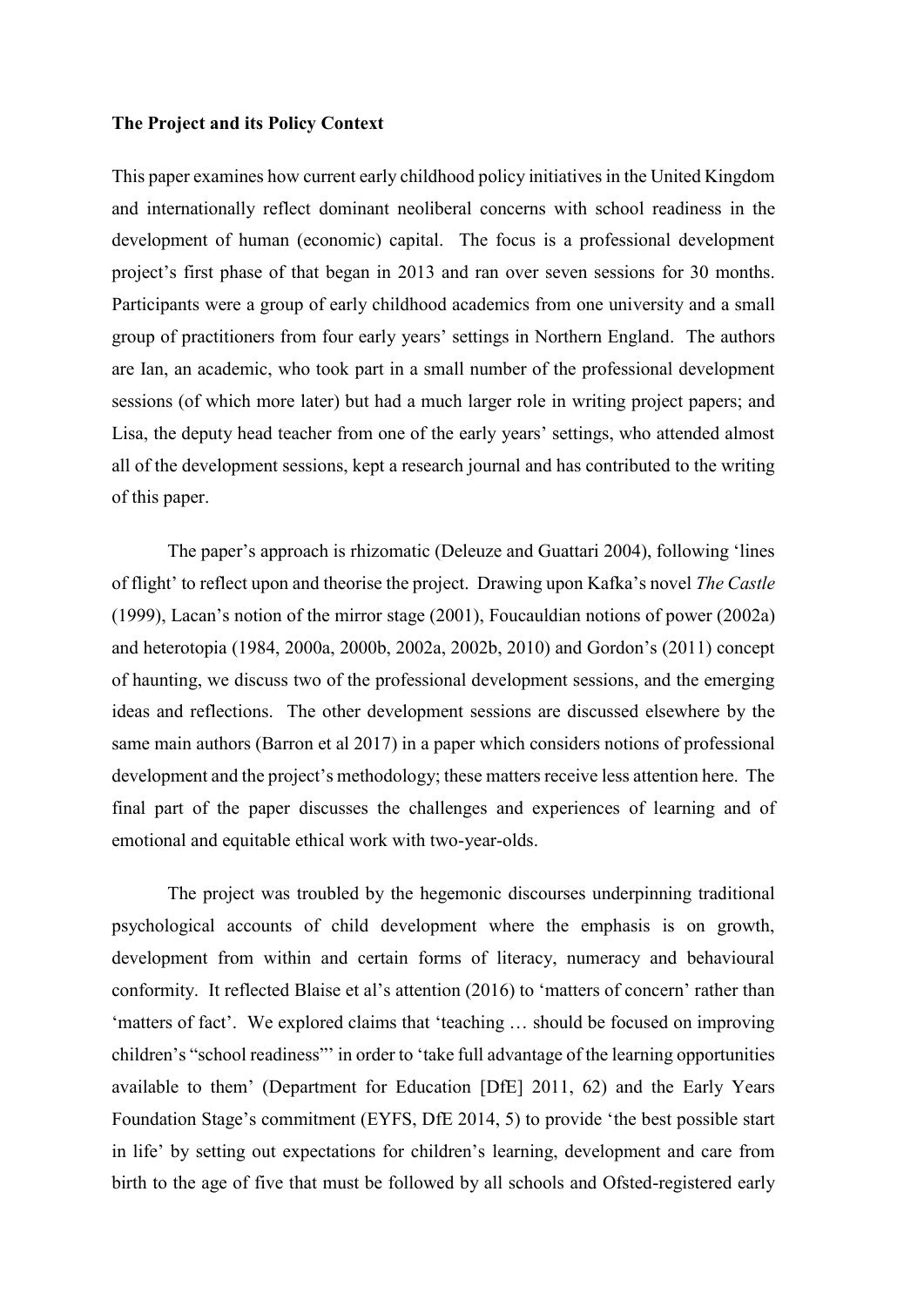years settings . These government concerns have been influenced by neuroscience's claims (Shonkoff and Phillips 2000, Gopnik et al 2001) that 'impoverished' early experiences cause inadequate synapse development, with lifelong consequences. The policy backdrop regarding provision for and work with young children is thus marked by 'lines of articulation, or segmentarity, strata and territories' (Deleuze and Guattari 2004, 4) and by what Burman (2016, 19) has referred to as 'neurononsense'. Nonsense or not, the notion of some families providing impoverished experiences has a tendency to pathologise them as deviant and inadequate. We were much more concerned with how to work differently and more democratically (Bath and Karlsson 2016) with children so that 'gestural, memetic, ludic and other semiotic systems regain their freedom and extricate themselves from the "tracing".' (Deleuze and Guattari 2004, 16).

### **The Project and** *The Castle*

The university hosted the professional development sessions, except for one held at a local museum, and half a dozen academics worked with the practitioners. A few practitioners and academics attended all of the development sessions, most attended regularly, some only occasionally. The practitioners' settings included primary and nursery schools, a combined nursery school and children's centre and one run by the voluntary sector; most were teachers but some were teaching assistants. There was one newly established class for two-year-olds in a primary school with no prior experience with such young children. There were two local authority nursery schools, one also running a small group of children's centres. As noted previously, Barron et al (2017) consider the research methodology and space permits only a few comments here. Narrative accounts of the professional development sessions were kept by practitioners and some were then developed at greater length and with more distance as part of the emerging research. All except the first session were video recorded. Four months after the project, the recordings were edited by Leanne, a research assistant, bringing key moments together as a fourminute distillation of each session. Two months after this, some of the academics interviewed the practitioners about how the project had subsequently influenced practice. The use of video recording, written narratives and reliance on memory necessarily mean that what stays with us (as 'research evidence') is partial, capturing only certain aspects. Our primary concern was to develop an approach promoting 'experimentation in contact with the real' (Deleuze and Guattari 2004, 13) but the research evidence from the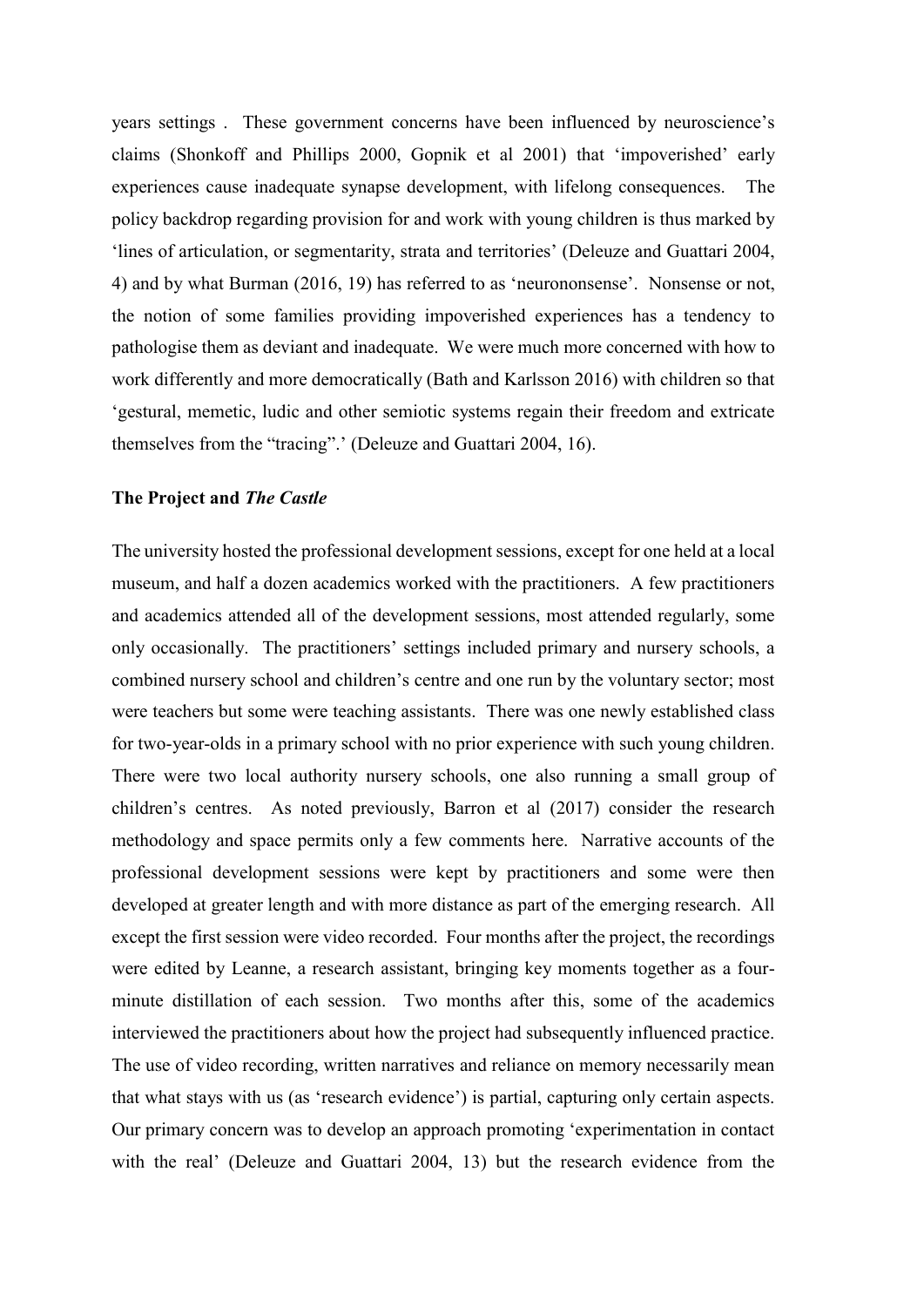professional development sessions and the development sessions themselves can never be synonymous.

Following a first line of flight, the operation of power in Kafka's *The Castle* (1999) offers some potential in seeking to understand the project's quest. We are slowed down as we seek to understand K's experiences, seemingly adrift in a nameless village, called to 'the Castle' for no clearly stated reason in a quest to understand why his job offer as a land surveyor has apparently been withdrawn. Reading Kafka's novel, like taking part in the project, was an uncomfortable business. As someone with a senior management post, the project's ideas sat uncomfortably alongside my (Ian's) daily encounters with the neoliberal university's power and influence over my work. Power for Foucault (2002a, 340)

> 'operates on the field of possibilities in which the behaviour of active subjects is able to inscribe itself. It is a set of actions on possible actions; it incites, it induces, it seduces, it makes easier or more difficult; it releases or contrives, makes more probable or less; in the extreme, it constrains or forbids absolutely...'.

K. pays little attention to the needs and feelings of those he encounters, thereby creating difficulty and disadvantage for them. At the end of the unfinished novel, he has not reached the Castle. On occasion, my own concerns, actions and behaviours do not seem dissimilar to K.'s. The project involved working closely with others in ways that do not come easily to me. The active, physical and sensory approach also made me feel uncomfortable. Midproject, increased managerial commitments led me to withdraw from the professional development sessions but perhaps I did this too readily, acquiescing to university demands and abandoning project colleagues in the face of my own insecurities. A part of me yearned to be a land surveyor, a maker of maps, fostering 'connections between fields, the removal of blockages' (Deleuze and Guattari 2004, 13). However, in discomfort, perhaps, I returned to my position as caretaker for neoliberalism. Compliance with policy initiatives brings advantages (seduces in Foucault's 2002a terms) but requires caretaking of ideas and practice rather than innovation and the weaving of other possibilities.

We were concerned that the articulation and stratification of policy initiatives and the power exerted can, like the Castle, all too readily make us subject to 'a symbol of lifelessness and blind power (that) towers above everyone and everything'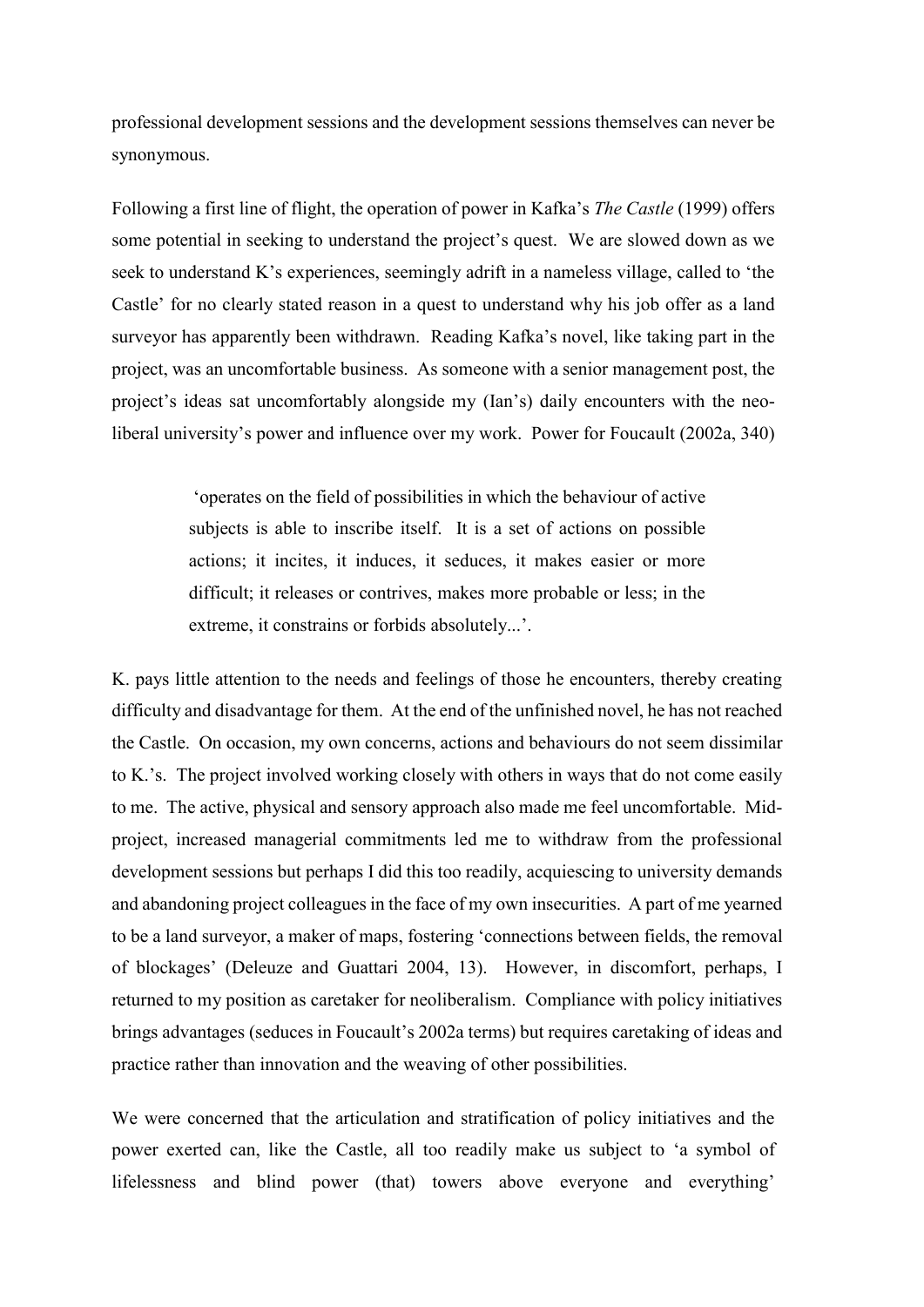(Azizmohammadi 2012, 2245). This led to a determination that the professional development sessions should offer opportunities to resist. The first focused on the academics and practitioners getting to know each other and with discussions about the EYFS. The EYFS' messages, discourses, imperatives and practices recall the certainties of the Castle, many of which prove to be unreliable. Mindful of this, we were determined to shape a project that 'stops us from thinking that things speak for themselves' (MacLure 2010, 278). We were concerned that the approach should be interactional, dynamic and synaptic rather than 'the traditional top-down approach – where the teacher is … at the bottom of the 'knowledge funnel', being handed someone else's … 'best practices' to implement' (Martinovic et al 2012,400). Thus we used an approach that 'taps the knowledge of ….. mature individuals and practising professionals with insights to share ….' (Lapadat 2009, 975).

#### **Dissipating the Inner Shadow where the Enemy's Plots Are Woven**

Our particular interest was in challenging the sufficiency and bleakness of dominant policy discourses about appropriate early childhood experiences. Critical perspectives are increasingly used to disturb Enlightenment thinking in early childhood (Jones 2001, Ryan and Grieshaber 2005, Rhedding-Jones 2008, Burman 2016, Blaise et al 2016). Deleuze and Guattari (2004) use the metaphor of the tree and the rhizome to disrupt such thinking. The tree's trunk and branches, the discourses and dominant ideas of particular cultures and societies, are underpinned by the institutions and practices that provide their means of sustenance, circulation and anchoring. The concerns are thus with linear growth, development, logic, unity, beginnings and endings, finiteness. Instead of the tree, Deleuze and Guattari (2004) turn to the rhizome, where shoots go in all directions, may break off and start up again elsewhere, with ideas not necessarily being connected to any singular core. One of the project's concerns, however, was that despite such thinking in the academy, relatively little of this has found its way into early childhood practice.

In the face of the normalising discourses of the DfE (2015), the varied activities and engagement with a diverse range of theoretical ideas provided provocations, in the manner of the rhizome, to make 'connections between semiotic chains, organizations of power, and circumstances' (Deleuze and Guattari 2004,8). Thus the professional development sessions involved 'lines of flight, movements or deterritorisation and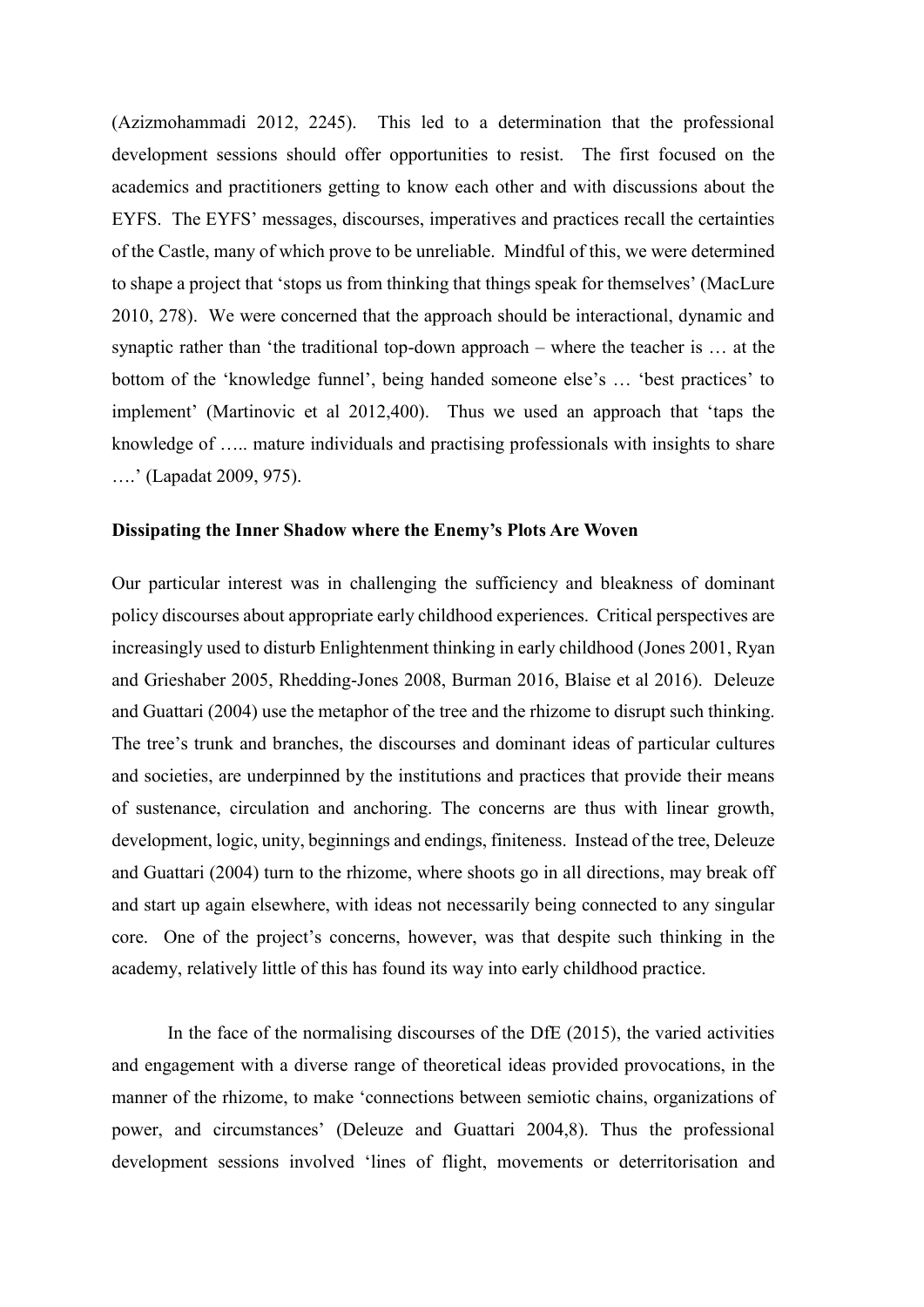destratification' where 'rates of flow on these lines produce phenomena of relative slowness and viscosity, or on the contrary of acceleration and rupture' (Deleuze and Guattari 2004,23). These matters triggered in the project, and in the theory drawn upon in this paper, a rhizomatic approach where 'any point' can be connected to 'any other …. and its traits are not necessarily linked to traits of the same nature' (Deleuze and Guattari 2004,23).

Our imaginings in the paper have roamed nomadically across literature, philosophy and sociology whose ideas, during and subsequent to the project, have afforded lines of flight in considering early childhood practice. This has foregrounded useful concepts such as the Castle, power, heterotopia, the mirror, hauntings and the affective. This paper, like the project, connects these ideas as a rhizomatic assemblage. Instead of readily accepted understandings about the nature of early childhood institutions and practices (or those of the Castle in Kafka's novel), the project sought instead to loosen the 'apparatus of knowledge transmission' (Foucault 2002a, 78), disrupted the binary and worked with the conjunction 'and … and …. and' (Deleuze and Guattari 2004, 27). The aim was to open up a 'space that eats and scrapes away' (Foucault, 2000, 178) at any sense of easy understanding, that seeks to make 'the whole proliferate' (Deleuze and Guattari 2004, 9).

It sought also to disrupt the hauntings that permeate the rhizomatic relationships between happenings, chronology, ideas, representation and interpretation. This led to an interest 'in movements, moving places and places that are continuously being transformed, and thus never can be pinpointed as such, except by pointing at resistant and queer forms of activism that endlessly subvert and redefine space' (Steyaert 2010, 63). We saw this as important ethical work that, in Foucault's words (2000a, 275), was concerned to 'dissipate the inner shadow where the enemy's plots are woven'. Hence development activities were at once both familiar and utterly uncomfortable. We clawed at both medieval belief in the natural order of society (which haunts *The Castle* alongside seemingly nineteenth and twentieth century practices) and Enlightenment belief that truths can be revealed and capabilities enhanced by scraping away at falsehood and adopting 'best practice'. This required engagement with Foucault's 'care of the self' which 'happens by radically questioning and upsetting the historically dominant practices and discourses …..' (Steyaert 2010, 48).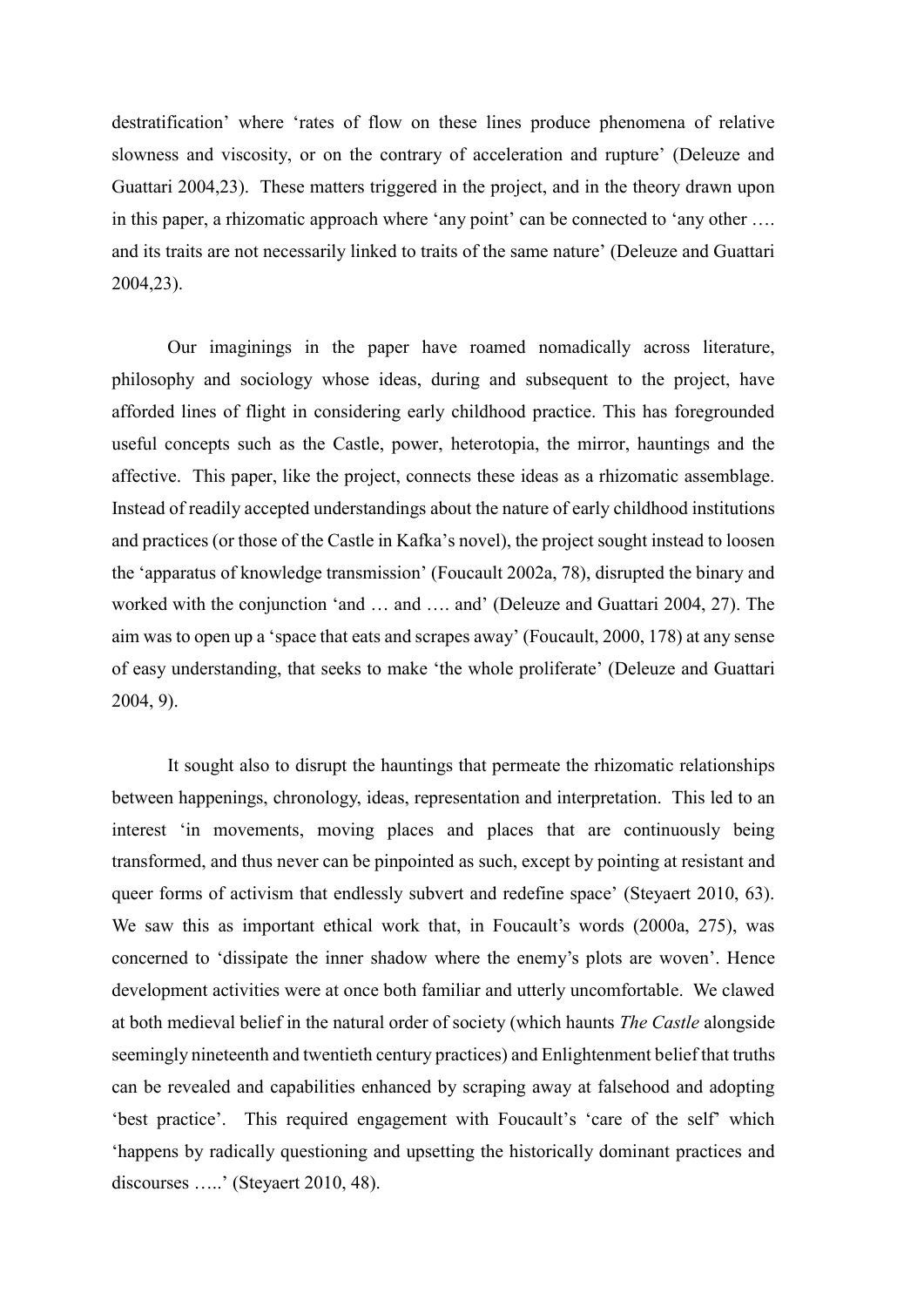The professional development sessions involved touch, sound, light, dark and physical exploration and sought not the clarity of fixities but the need for the constant weaving of resemblances that transform meanings. This involved 'resistance towards overcoded spaces' and keeping these 'open for ever new practices of self-formation' (Steyaert 2010, 48) as part of this process of caring for the self. We drew upon recent work referred to by writers such as Rautio (2014) and Hackett (2016), which explores the 'relationship between materiality, place and childhood' (Hackett, 2016: 170) and that referred to by Hohti (2016, 182) that 'unsettle(s) the taken-for-granted educational notions related to time and space'. This brings to mind how time and space are difficult to navigate in *The Castle*. Given that K.'s acceptance of norms leads him to succumb to the Castle's operation of power, this requires constant critique of what we 'already think we know as a truth about children's development and learning' and engagement with 'an ethics of potentialities, where it becomes impossible to judge, value or diagnose children in relation to pre-set ideas or truths' (Lenz Taguchi 2011, 47).

## **Thinking and Talking About Two-Year Olds in Glass ('Jam') Jars**

X but not W was present at the subsequent professional development session, the first of the two being discussed in this paper. We were asked to encapsulate in a glass ('jam') jar what the two-year-old meant for us. The rationale for using this method in support of the project's aims is discussed in Barron et al (2017) and so is not repeated here but, in brief, the intention was for us to think about what characteristics or resemblances two-year-olds have in common and how we relate to them. Such jars are usually small and so this essence must be of a suitable size if it is to fit inside, leaving or shutting out anything that cannot be contained. The space of the jar thus has meaning in relation to the surrounding space, all that is not inside it. Hence, whatever is put in the jar represents what it is to be two years old, rather as some see mirrors and paintings as ways of reflecting and representing reality. Glass can allow us to see what is on the other side and there are meanings connected to scientific investigation, the keeping of specimens, but it can also distort what we see, which is thus both itself and something other.

Some participants chose practical things they considered children like, such as sand play. This led to discussion about whether this appeals to all children, about the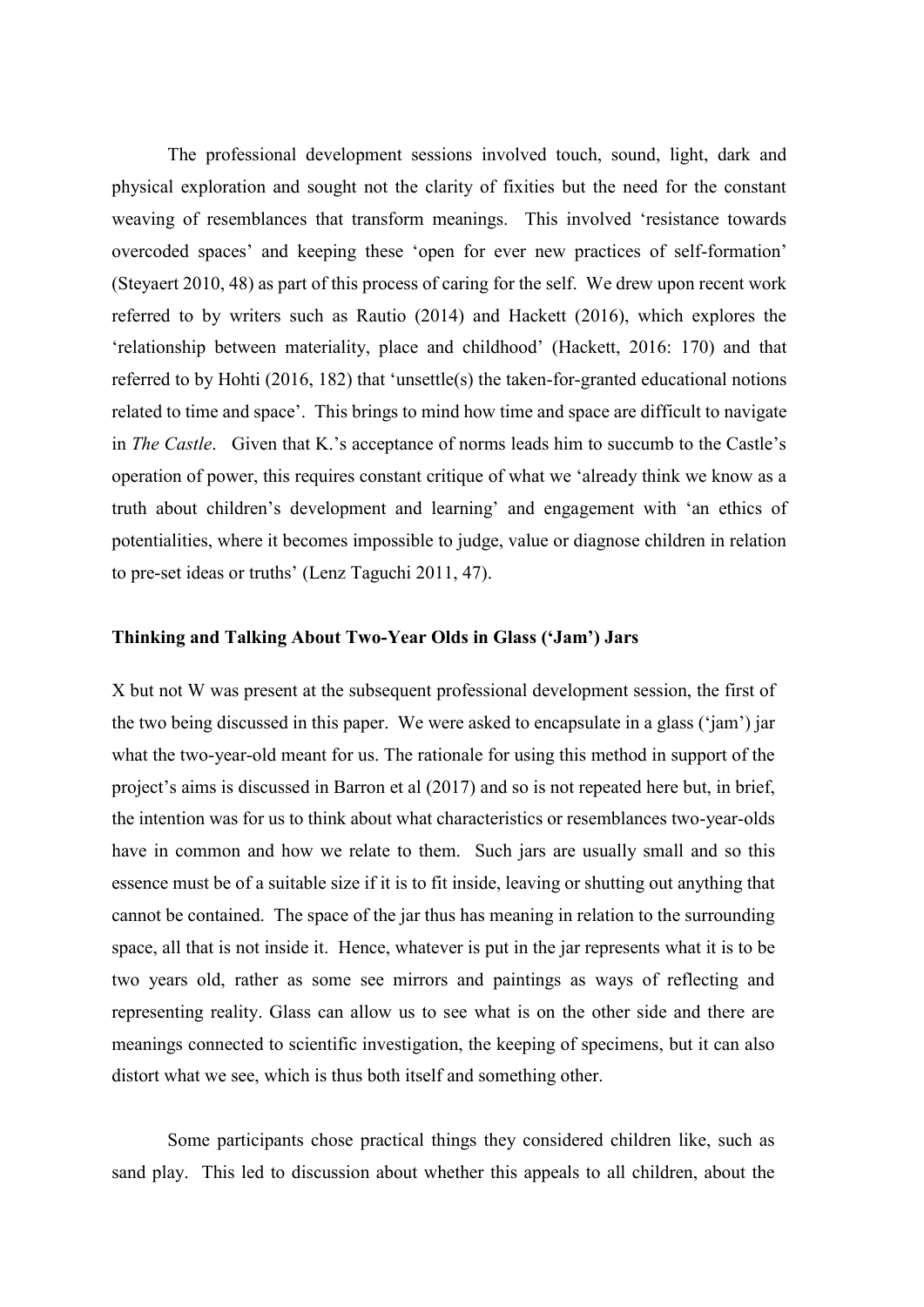possible reasons and about how we respond when children do not enjoy particular play materials. Discussions turned particularly on the processes by which some meanings about children come to be seen as more compelling, more 'natural', and so come to be privileged (and included in the jar), thereby excluding others. As importantly, it also involved consideration of whether we had thought sufficiently about the 'things and doings that matter to children' (Hohti 2016, 189) and of whether other descriptions and explanations might be equally or more valuable. I (X) pondered whether to fill the jar with things illustrative of a two-year-old's interests and representative her experiences in her setting. I chose two play figures (one large, one small), a piece of elastic, a picture of a heart, a piece of fur infused with lavender oil, a stone and a picture of food. What led to these choices? The food denoted the importance of basic needs being met in order to thrive and learn. The stone represented being outdoors and the physicality of two-yearolds exploring spaces using their whole bodies. The fur embodied the senses and their importance in two-year-olds' explorations. The figures epitomised two-year-olds' relationships, how they are surrounded by bigger people and can feel small. It also evoked the confusion of a two-year-old making sense of their growing world. Sometimes they are small and in need of protection, learning new things, but at others they are the most dominant person. The elastic also reflected an ever-expanding world where the two-yearold stretches away from the adult then is pulled back. The heart symbolised how twoyear-olds' emotions are close to the surface and surface in different ways. For me (X), this emotional thread has carried on, eliciting feelings of pulled emotions in work with this age group and current reflections on the need for emotional connection when working with other practitioners and how that can effect change.

In *The Castle*, K. seems not to consider the emotions and needs of others and this appears to lie behind his quest's fruitlessness. Thus we felt that emotion was worthy of careful consideration. Whilst the significance of emotion is a growing feature of the literature, there is little that quite gets to the heart of what X discusses here. Elfer (2015) seems closest in saying that 'the task of being thoughtfully responsive to each child is an intellectually and emotionally demanding one'. (Elfer 2015, 506). Hochschild's (1983) seminal work is some of the earliest to refer to the emotional cost of practitioners' intense relationships with young children. Ecclestone & Brunila (2015) and Burman (2016) highlight the way in which emotion is commodified and measured in neoliberalism, becoming part of the mechanisms of state control. Others pick up such themes in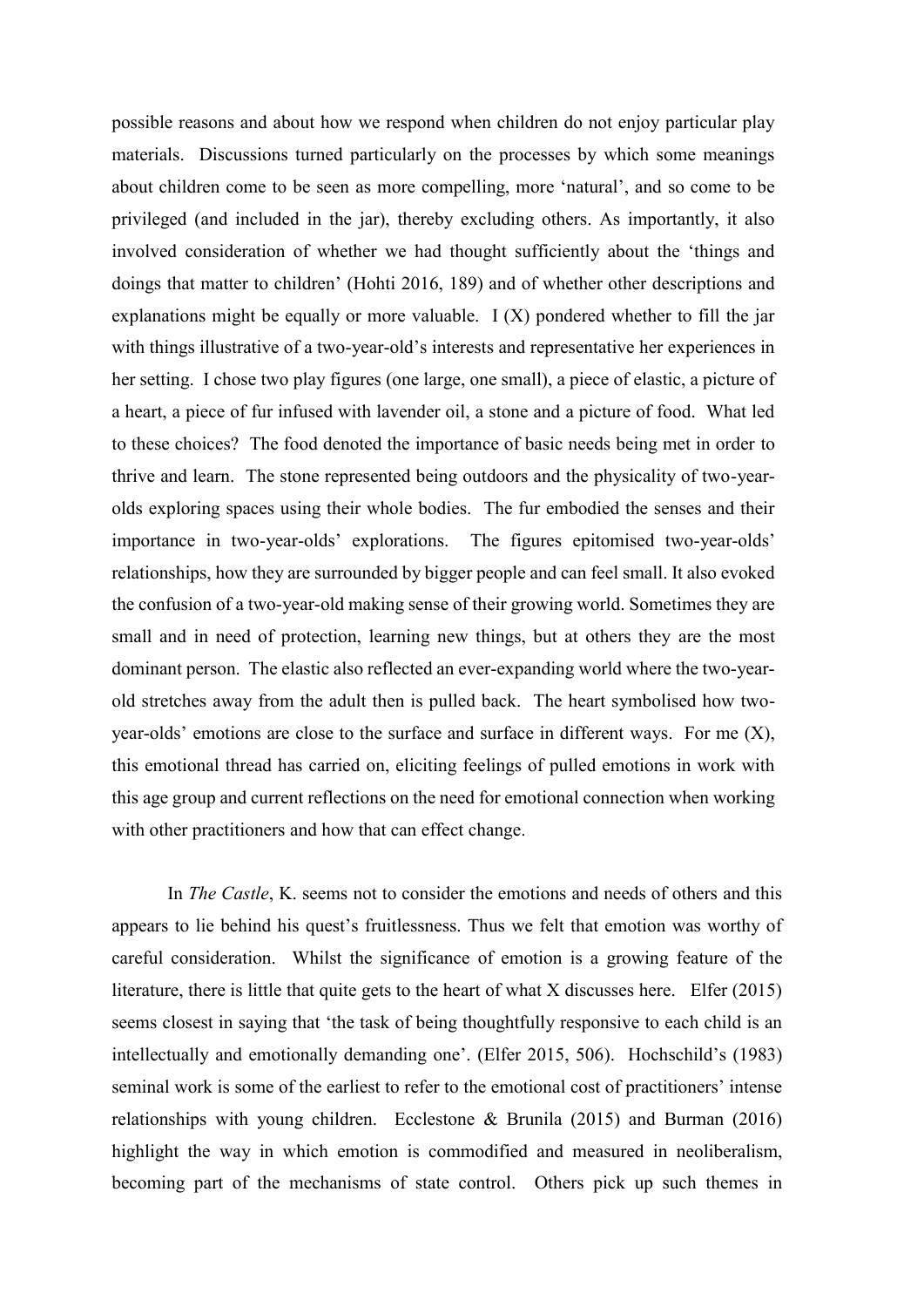discussing the tensions in being part of a largely female workforce, expected to meet the attachment needs of young children, whilst at the same time often feeling a need to maintain some distance as self-protection from the intensity (see, for example: Elfer 2012, 2015). Connected to this are discussions of emotional resilience, with Osgood (2010, 130) saying that emotional work 'can be costly to practitioners and can deplete the psychic reserves' and Andrew (2015, 662) cautioning that 'there are times when their holdings of emotional capital may not be sufficient to deal with the stress'.

### **The Complexities of Self, Other and the Mirror**

In seeking to explore theoretically these more social and emotional aspects of our assemblage of ideas about two-year-olds, our next line of flight takes us to Lacan's (2001) 'mirror stage'. Awareness of self in the mirror is played out beside the sense of the projected self but also against other people who reflect back elements of who the child is and is becoming. For Lacan, what is important is the child's struggle in the past, present and future to understand her/himself in relation to others and to an imagined and projected other: 'what is realised in my history is not the past definite of what was, since it is no more, or even the present perfect of what has been in what I am, but the future anterior of what I shall have been for what I am in the process of becoming' (Lacan 2001, 94). This conjured for us the emotional charge of working with two-year-olds, which perhaps stems from the emotional turbulence two-year-olds seem to experience. These notions were helpful in thinking about alternatives to seeing young children as limited and deficient through inexperience and relative dependency and move us towards experimentation, immanence and potentiality. The professional development sessions took us on a line of flight where we perhaps accessed some of the discomfort felt daily by two-year-olds as they engage with objects and activities which have only the beginnings of familiarity. We saw this as important as, in *The Castle*, failure to engage leads to K. being overwhelmed rather than transformed and transforming.

## **Hauntings, Tracings, Paintings, Castles and Heterotopias**

Examining the ways in which dominant discourses circulate in early childhood involved constant searching for the ghosts haunting policy. Bourke and Lidstone (2015, 836) emphasize that 'some discourses dominate, not necessarily because they are more right or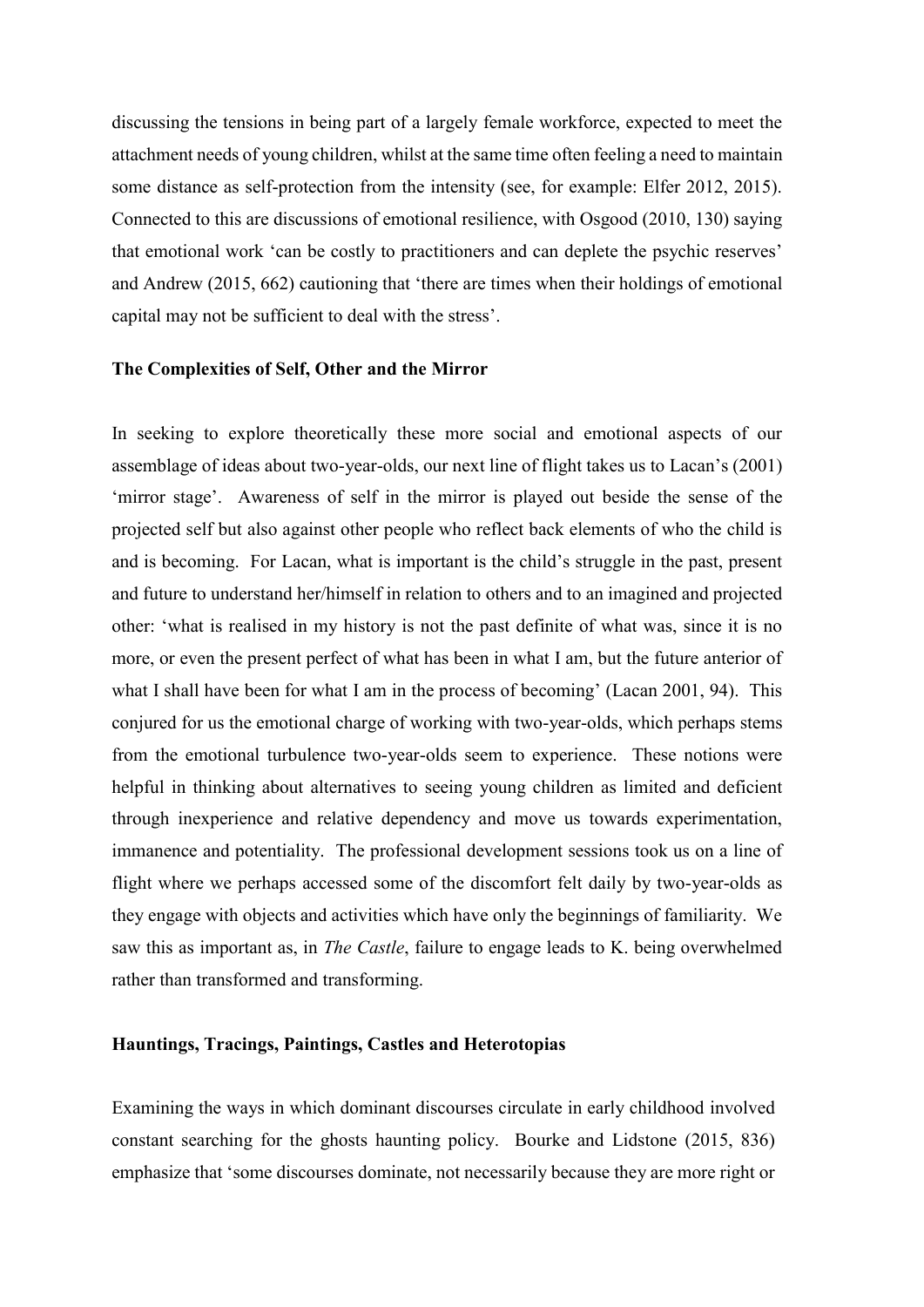truthful, but because they … exercise more strategic relations of power and have political strength'. This is what appears to happen in *The Castle* and seems also to be operating in discourses about school readiness. We sought to surface and disturb these processes. Gordon's work (2011, 3) on haunting seeks to make visible 'what's living and breathing in the place hidden from view'. Haunting elicits a 'contest over the future, over what's to come' (Gordon 2001, 31) and the possibility of doing things differently. The outcomes of the haunting are 'not wholly given and certainly not given permission by the system's logics or crises' (Gordon 2011, 8). What is needed is to engage with how 'the trace or remnant introduces a moment of fracture …. insights emerge that may or may not be sayable, when actions emerge that may or may not be actionable' (Yaeger 2005, 97). K.'s failed quest stems from conformity to the Castle's power, failing to do things differently, whilst ignoring others in the process. For us, conforming to dominant notions of school readiness would be to fail to create a space to think, feel, and act differently relative to how we work with two-year-olds.

Seeking to understand these discourses and how they linger as ghosts, we are reminded again of Kafka's novel (1999). In *The Castle,* things and people are never quite what they seem and so we follow a new line of flight to Foucault's notion of heterotopia (2002a, 2002b) where this is also the case. Our concern was with 'rediscovering the connections, encounters, supports, blockages, plays of force, strategies … that at a given moment establish what subsequently counts as being self-evident, universal and necessary' (Foucault 2002a, 226-227) in relation to understandings about two-year-olds and the language commonly used to describe them. Wesselman (2013) helps operationalise the concept by identifying some key characteristics of heterotopias. Unlike idealised utopias, they exist as 'real spaces' but are not bounded by that physical form and are also imaginary and have meaning, through discourse. Hetherington (2011, 466) usefully clarifies that 'heterotopias are not places as such but a relationship established between the non-discursive elements of the environment, the space of seeing or visual apparatus in Deleuze's terms, that comes together with the space of discourse that surrounds it and is folded into it'. The Castle, therefore, could be understood to be a heterotopia and K.'s failed quest to be the result of his inability to engage with it outside of the physical and literal. Beyond the space of seeing, what came increasingly to matter in glimpsing the world of two-year-olds was to access the space of sensing, feeling and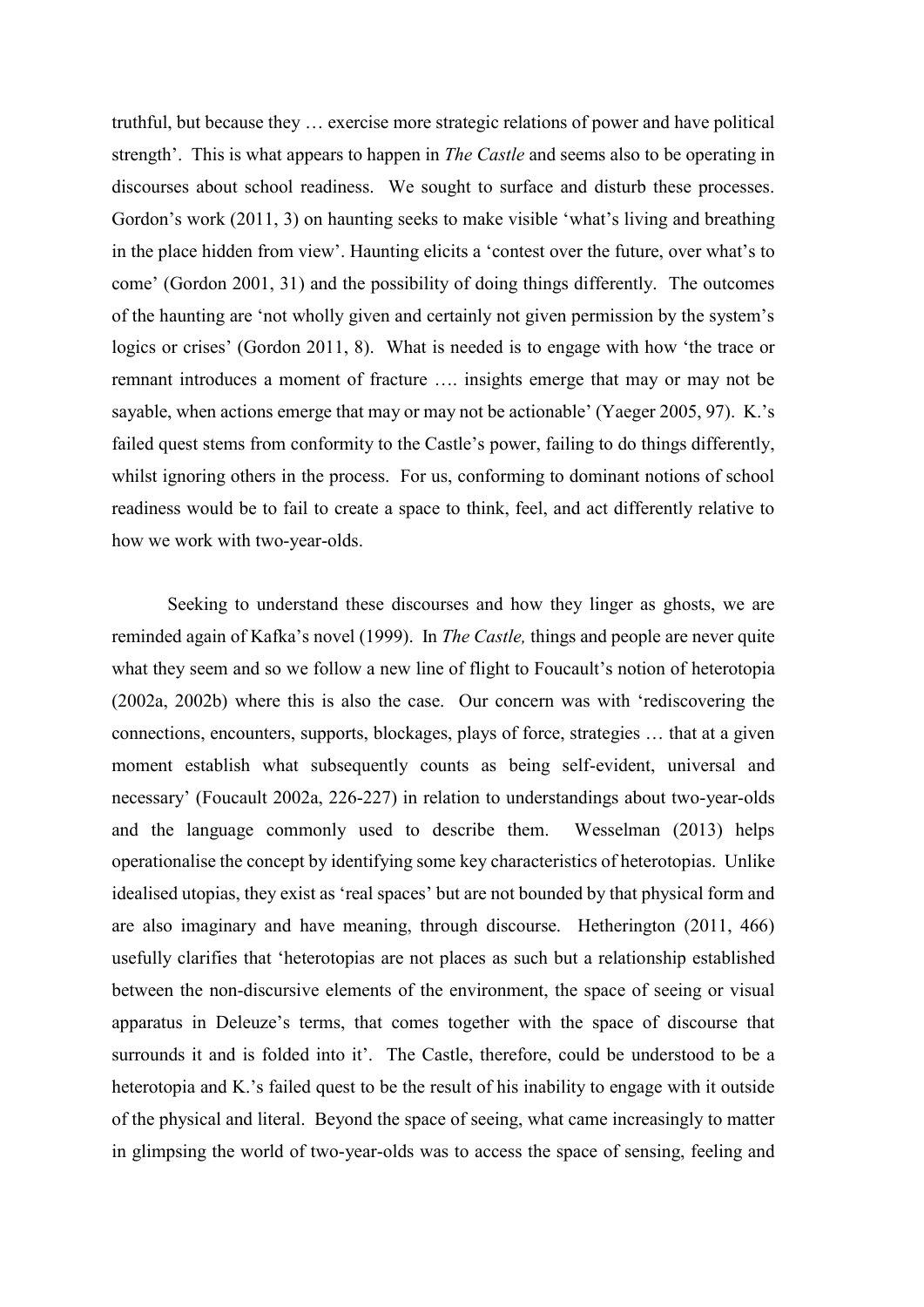emotion, what these evoked and how they transformed meanings as we interacted with objects and each other.

Exploring the concept of heterotopia, Foucault (2002b) pursues a line of flight which draws on Velasquez's painting, *Las Meninas.* He does this to illustrate the complex relationship between physical form, the places from which it is encountered, the people who encounter it, what is represented and what is unseen or unrepresented, examining the perspectives of the painter, the model, the canvas, its contents, the painting's viewer and the interplay of meanings within and outside the painting:

the painter is … looking out at us …. And yet this … line of reciprocal visibility embraces a … complex network of uncertainties, exchanges and feints … the observer and the observed take part in a ceaseless exchange … The painter is observing a place which, from moment to moment, never ceases to change its content, its form, its face, its identity (Foucault 2002b, 5)

This is what Deleuze and Guattari (2004) mean when they talk about not *tracing* but *experimenting* with the real. Also of interest in the painting is the mirror; Foucault (2002b) highlights how it is

more or less completely central … it ought therefore, to be governed by the same lines of perspective as the picture; we might ... expect the same studio, the same painter, the same canvas to be arranged within it …. In fact, it shows us nothing of what is represented in the picture itself … What it is reflecting is that which all the figures within the painting are looking at so fixedly, or at least those who are looking straight ahead (Foucault 2002b, 8)

This complexity, for Foucault (2002b), as for Kafka (1999), Deleuze and Guattari (2004) and Gordon (2011), is at the very heart of the everyday but extraordinary challenge of seeking to understand the relationship between notions of what the world is, what we do or do not experience of it, what is said or is not said about it and how we experience it, and what we and others say and feel (and have said and felt) about the world and its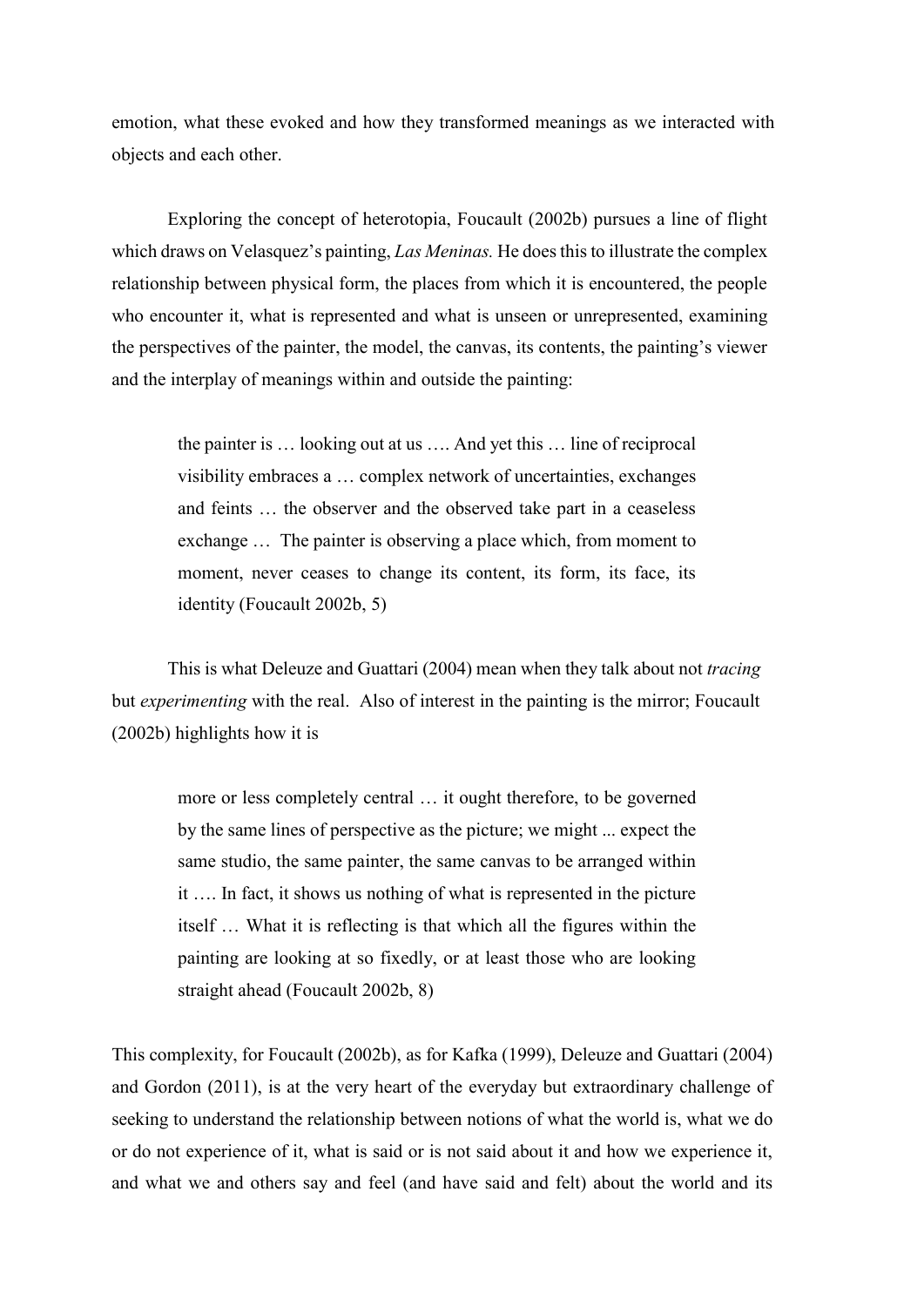meanings (and what we say and feel about what others say, feel, have said and have felt). In *The Castle*, K. does not take sufficient account of Foucault's insight (2002b, 33) that

everything would be manifest and immediately knowable if the hermeneutics of resemblance and the semiology of signatures coincided without the slightest parallax. But because the similitudes that form the graphics of the world are …. out of alignment with those that form its discourse, knowledge and the infinite labour it involves, we find here the space that is proper to them: it is their task to weave their way across this distance, pursuing an endless zigzag course from resemblance to what resembles it.

The misalignment requires complex sparking and connectivity, that K. does not make, across the parallax of apparently unrelated ideas and activities. This is also what Deleuze and Guattari (2004) are referring to when they say that forms of representation are not *images* of the world but rather *form rhizomes* with it. This is significant for the project's concern to examine knowledge about, and practice with, two-year-olds. These are the very ideas with which we engaged as we thought about two-year-olds, how we work with them and the hegemonic discourses that make certainties appear so 'real' in policy documents. The notion of heterotopia is useful to us, therefore, in seeking to think about and experience the complex, multi-directional and contested understandings regarding two-year-olds and ways of working with them.

The interplay of power in space, discourse and time creates another feature of heterotopias: how they operate both as mechanisms of discipline on the one hand and of escape on the other. Kafta's Castle can be similarly understood. In terms of discipline and control, Foucault (2002b, 180) identifies 'crisis heterotopias…reserved for individuals who are in a state of crisis with respect to society and the human milieu in which they live'. Whilst these are disappearing, they are 'being replaced ...by ... heterotopias of deviation' for individuals whose behaviour is deviant with respect to the mean or required norm' (Foucault 2002b, 180). Exploring the parallax between two-yearolds, early childhood settings and their practices therefore also involves understanding the ways in which power could be seen to operate through early years' settings to compensate in families framed as 'deviant', where the experiences are perceived as impoverished,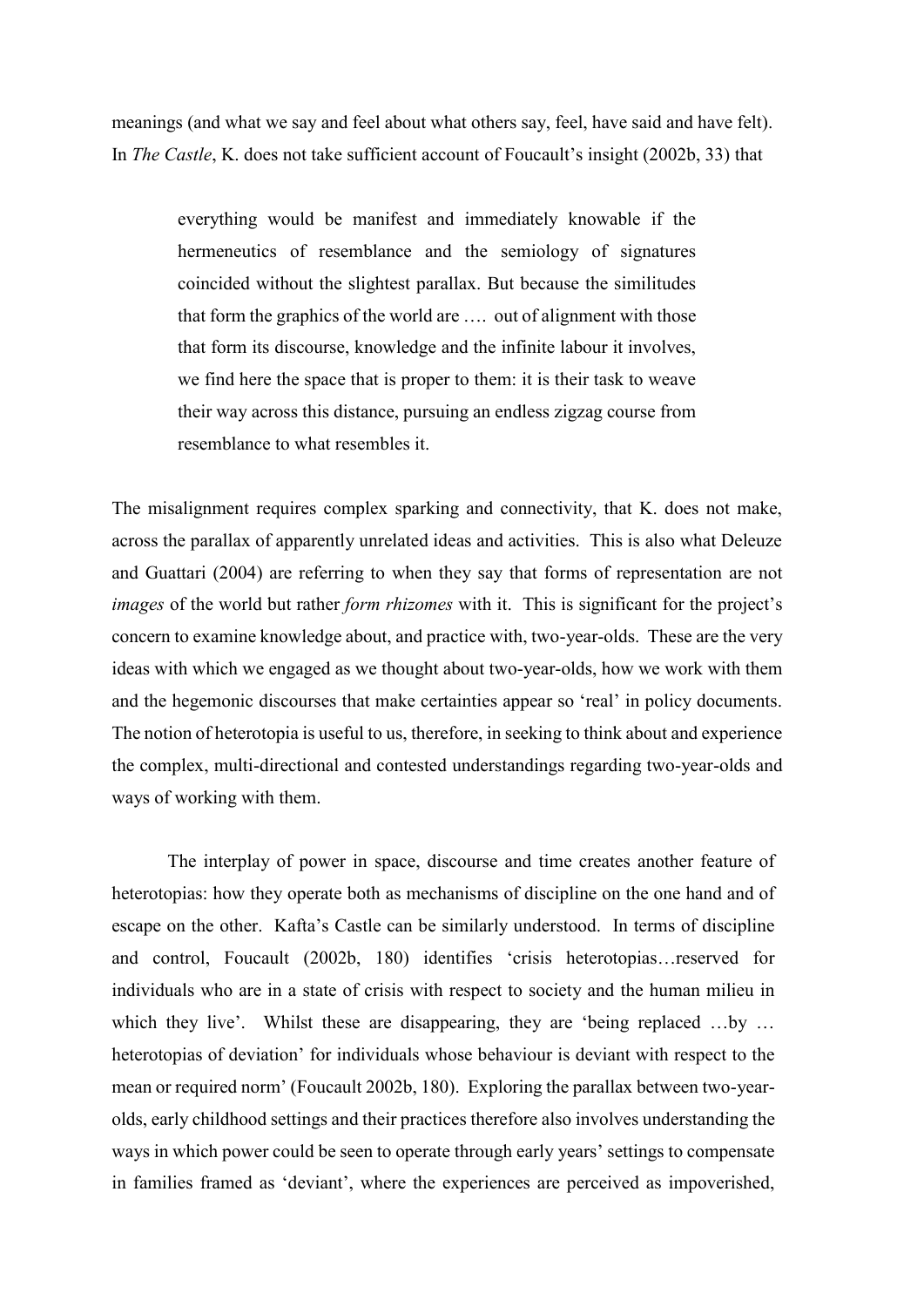lacking, chaotic, unprofitable. Following Foucault (2002b, 184), power then operates through the heterotopic early childhood setting to create 'a different space …. as perfect, as meticulous, as well-arranged as ours is disorganised, badly arranged and muddled.'

Convention and regulation are also evident in the Castle, a place whose hold over the village is suggestive of Foucault's panopticon (2002a), with its ready and constant central observation and surveillance over all the radiating prison corridors and their clear view of the elevated panopticon. Both officials and servants, freed from the conventions and restrictions of the castle, drink at the inn and have affairs but these actions have consequences. We are warned of one family which has suffered both rejection by the village as in looks back towards the Castle and the withdrawal of the Castle's support because the daughter refused the advances of one of its officials. Nothing they do is deemed sufficient to compensate, moving them from a position of respect to one of ostracism, ill health and poverty. With this in mind, our concern was to avoid becoming easily seduced by the state's imperatives about what children should be and be provided with but we were attentive to the need for care of the self as part of resistance if practitioners were to be successful in negotiating the dominant discourses.

## **Bouncing on the Springs of Early Childhood and Professional Development**

As well as exploring heterotopias' disciplinary mechanisms, we were interested in their freeing aspects:

it's Thursday afternoons on their parent's bed. It is on that bed where they discover the ocean, as they can swim between the covers, and the bed is also the sky, or they can bounce on the springs; it's the forest as they can hide there; or still, it's night as they can become ghosts between the sheets. (Johnson 2013, 798, translation of Foucault (2010, 24)

Shah (2014: 714) highlights that 'heterotopias …act as indicators of transformation, rupturing the discourses of normality …. they can also be transformative'.

Engaging with early childhood experiences as offering escape from dominant and pre-existing ways of learning, knowing and understanding is no easy matter, however. The project's heterotopic challenge was to disrupt the space between the places, practices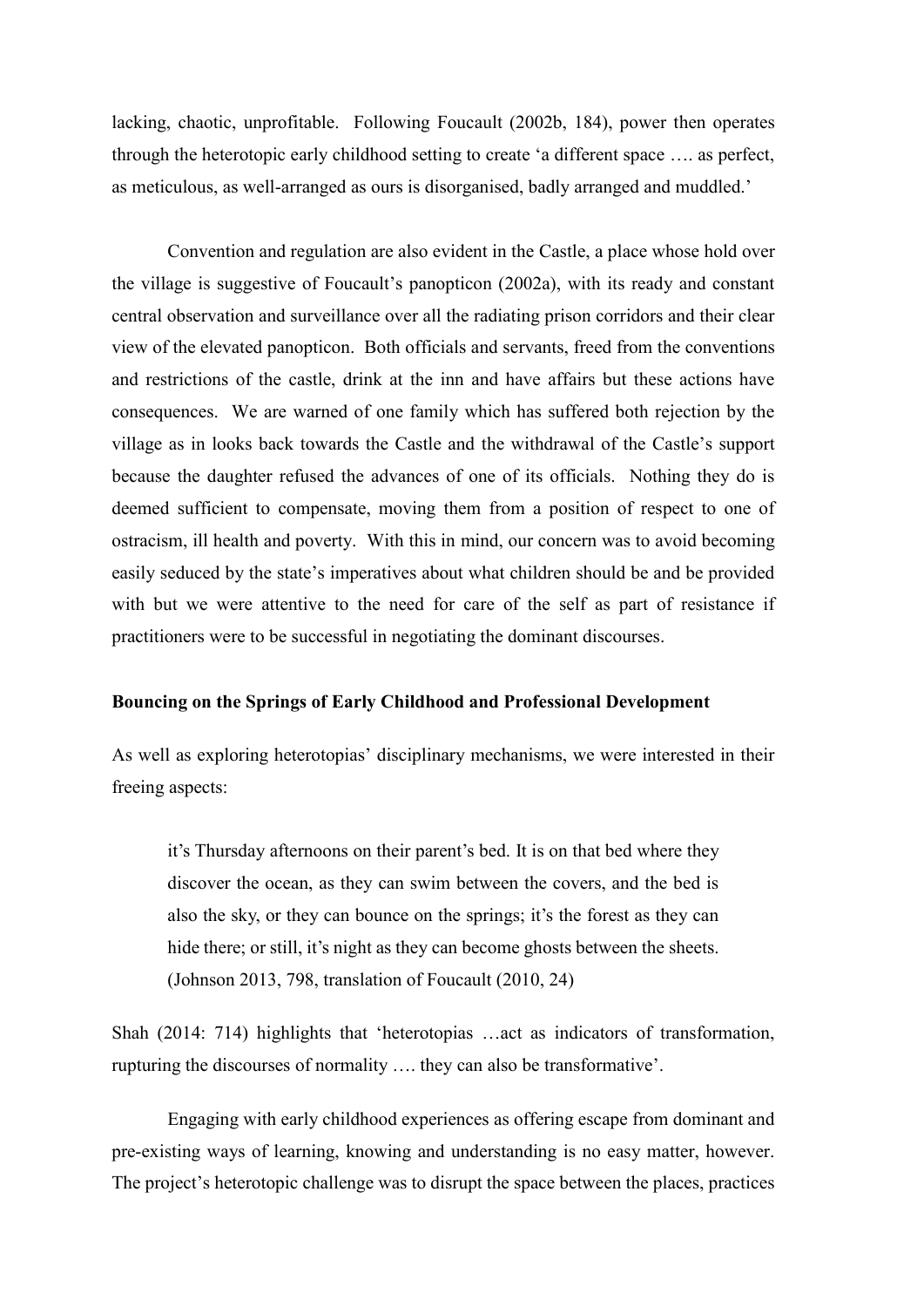and artefacts of early childhood and the ghosts of the different discourses associated with them in neoliberal policy documents in order to explore whether other ways of understanding children and childhood might come about. The next few professional development sessions (discussed Barron et al, 2017), pursued access to lines of flight through heterotopic physical and sensory exploration of every day experiences, such as box and den play. This involved the participants being encouraged by the professional development session leaders to experience such activities in the ways that children might, for example kissing, smelling, stroking, rubbing their faces against, licking, hitting and kicking the boxes. This was intended to eat and scape away at any notion of easy convergence between notions of what it means to be two years old, the practices that are commonly considered to be suitable and how these might be experienced both by children and adults. We sought to engage in a set of activities that 'disturbs and unsettles wherever it sheds its light' (Johnson 2013, 800), to bounce on the springs of the supposedly firm foundations of what matters in early childhood and to experience something of what this feels like. In so doing, we hoped to offer something more optimistic than the neoliberal determinism that is concerned whether particular types of early childhood experience are or are not conducive to early brain development, effective preparation for school and the production of economically viable state citizens. We also explored whether other kinds of experiences might open up other kinds of possibilities, other ways of being. There is little wonder, then, that we found exploring this parallax and the disciplining heterotopic early childhood setting and its practices to be deeply emotionally charged, to require attention to care of the self and perhaps we gave this too little attention.

### **Exit through the Pound Shop**

The final session was in January 2016 and included almost all the practitioners and academics, including Ian and Lisa. It was led by the project director and reviewed what the project had meant for us and how it had affected our views about two-year-olds. The approach again sought to explore notions of parallax and refraction. The session was based on a film by the British street artist Banksy, entitled *Exit through the Gift Shop*, where a French shop-keeper decides to film the work of street artists around the world. He explains that this will become a documentary but never intends to edit it into a coherent narrative. Banksy (along with a number of other street artists) agrees to take part as long as he cannot be identified. Along the way, the shop-keeper/film maker begins to work as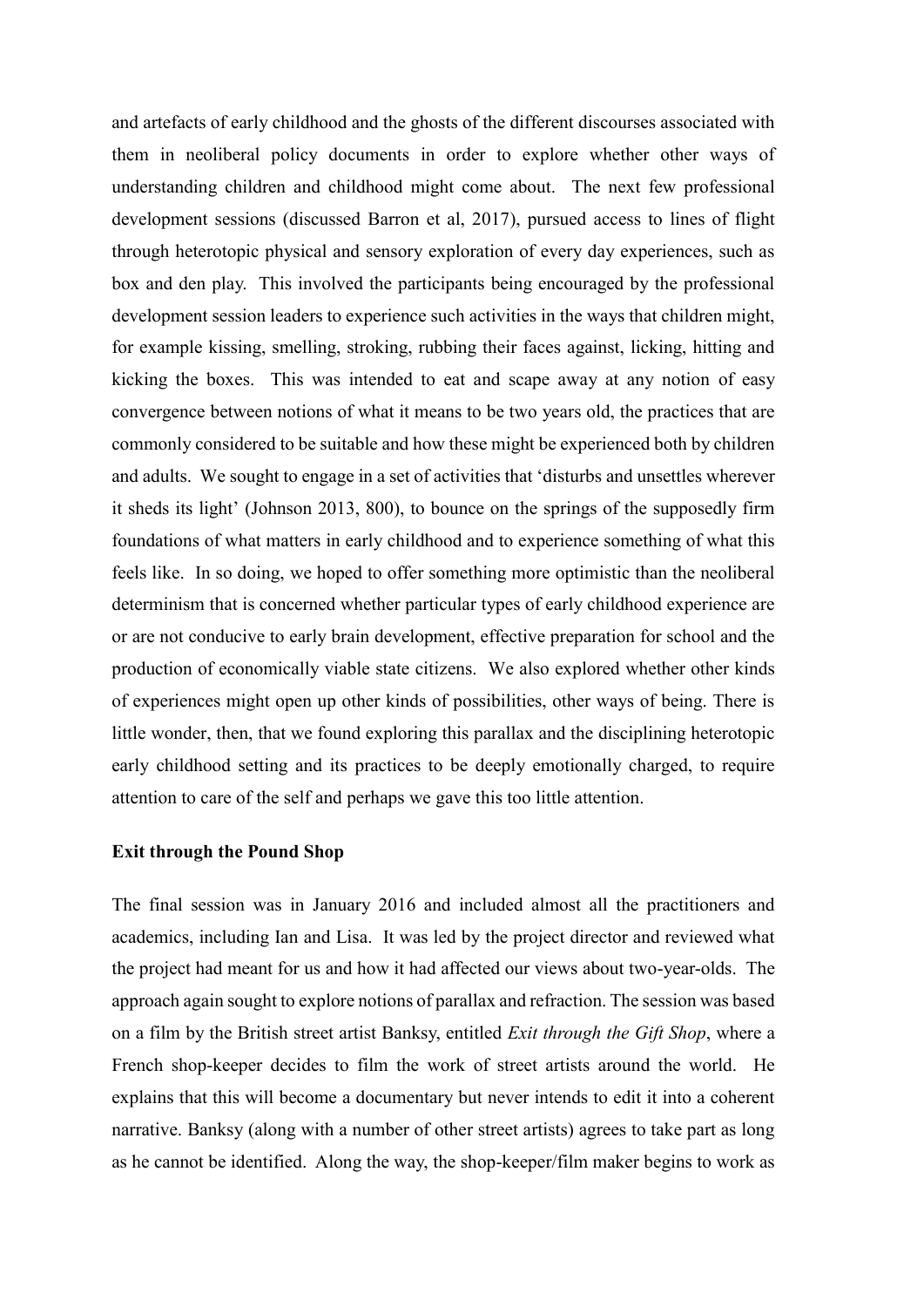a street artist. Banksy persuades him to make the film but soon realises he does not have the skills and Banksy then turns this film and some footage of his own into a documentary about the shopkeeper's work on the film project. Hence we see the same heterotopic refraction of ideas and images that we had been working on throughout the project, and that Foucault (2002b) explores in discussing *Las Meninas* (see earlier), permeated this session too.

Its focus was a visit to a local discount shop and, as with many of the other professional development sessions, it occasioned a mixture of interest and anxiety. The participants walked to and from the shop together and, as not all had been at all of the professional development sessions, there was some re-familiarisation and sharing of experiences. Lisa was struck by the ease with which different groups formed and reformed and conversation flowed. For Lisa, this was reminiscent of the whole body of experiences but Ian, having been absent from a number of the professional development sessions, perhaps felt more like K. in *The Castle*, experiencing anxiety about becoming acquainted with and accepted by the group. We talked about how we valued the opportunity it had given us to put ourselves in the shoes of a two-year-old, experiencing the vulnerability and curiosity of unfamiliar spaces. Once at the shop, we all had a British pound to buy something that represented our thinking about the project. Some made a quick purchase, others took longer; Ian and Lisa were amongst the last to choose. Whilst Lisa had experienced curiosity, Ian's overwhelming sense was of apprehension about what others might think about the choice made in terms of its adequacy in capturing the thinking about two-year-olds and professional development, especially having been absent from a good number of the development sessions. In the end, I (Ian), chose a set of Christmas lights and Lisa chose a candle. We were amongst several who made light-related choices.

Back at the university, we were invited to explain our choices. Many of us talked of feeling anxious about finding something interesting to say, especially as we listened to the contributions of others, awaiting our turn. Listening to the responses, I (Lisa) was reminded of the jam jar task and how our perspectives ranged from the tangible to the abstract, reflecting our thoughts, feelings and beliefs about two-year-olds. I was also struck by the way memories were strongly influenced by emotional responses. This has also led to further reflection on how long lasting change and development comes about through these emotional connections whether in working with practitioners or with two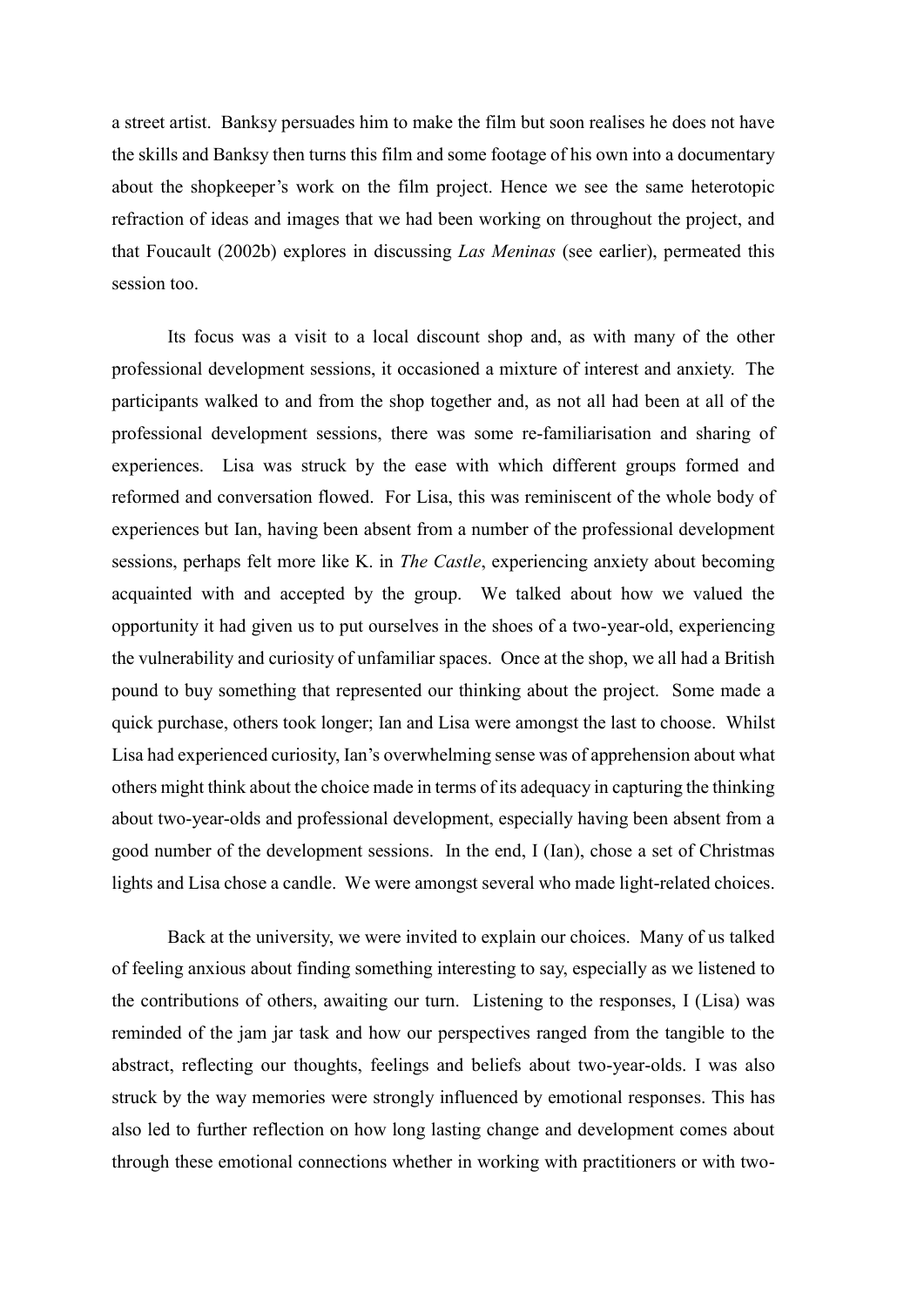year-olds. This begins to raise questions about whether this emotion is also the reason why the work can be so challenging and whether we pay sufficient attention to care of the self. In making my choice, a variety of themes crossed my mind. These included growing, changing, uniqueness and collaboration. This represented

the lighting of a spark in all the participants in different ways …. it was all around that light and spark, the candle melting and changing … the layers of it made me think back to the start, about .. that twoyear-old agenda, but there's the different colours and the different shades and what does it mean to be a two-year-old in one place and …. in a different space so then I just got caught up in the different colours and different shades and thinking about working with different settings, different practitioners.

In explaining my choice of Christmas lights, I (Ian) talked about the particular kind of light given off but how they somehow look different once Christmas has gone, pointing to a parallax dislocation of the object from association, meaning and time, experimentation with but not tracing of the real. Thus, the spark of light in thinking about ways of working with young children is one image but others are possible as shadows can also appear and this, I felt, was what the project had been about. In *The Castle*, K. never seems to find a way of negotiating the gloom and the snow of winter but I talked of the way in which Christmas lights interrupt and disrupt this gloom and somehow provide an uplifting glow that is something more than but also part of the lights, what the Danish might call *hygge*. I reflected that

there is something about the lights through what is unsettling, uncomfortable, dislocated, that is somehow settling, pleasant and reassuring, that gives some sense of ….. I don't know – it's something about the glow from them … how do you live with dislocation, how do you live with feeling uncomfortable, what do you need to hold on to …… what gives you the glow to keep going.

I (Ian) recall coming home from the session, feeling some emotional turbulence, perhaps that of learning, and saying that I felt that I had been incoherent in talking about the choice that I had made, had failed to negotiate the project's quest. In watching the video extract,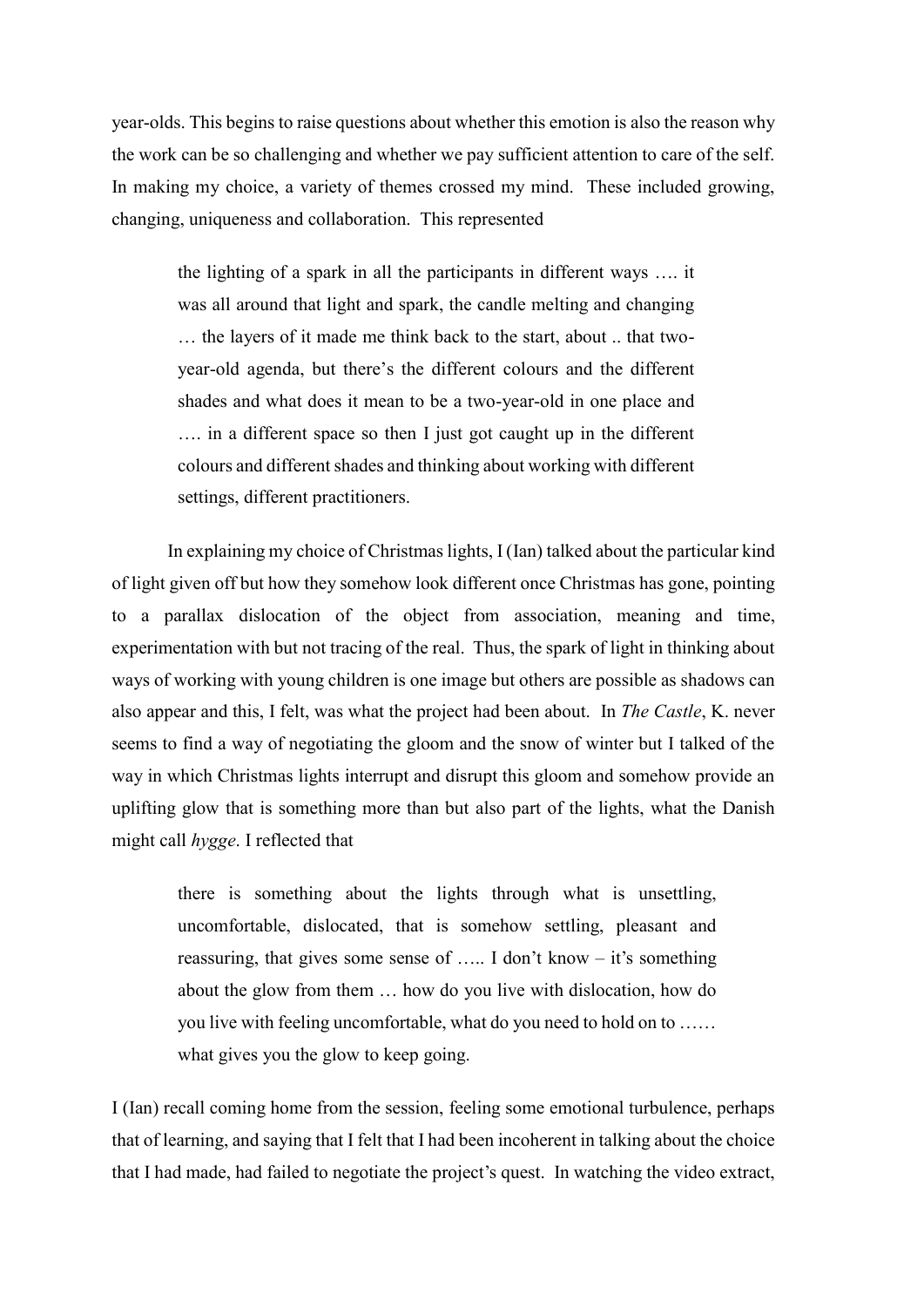I get little sense of these feelings now. What does this mean for the 'truth' of what I felt at the time in relation to what appears on the video? Perhaps, as when K. falls asleep and almost misses Erlanger (who he sees as offering access to the Castle) leaving, 'this …. does not recount a failure at all. It is a deliberate red herring that makes us rethink what a "victory" in such a narrative might look like' (Ullyot 2010, 438). Thus, what it seems to reinforce is the sense of the parallax in seeking to understand what 'happened', the gearing of the cogs between 'the real' and the various ways we represent it. This juxtaposition of different meanings and feelings attached to the same experiences and events was exactly what the project was seeking to explore. Perhaps, however, it requires that appropriate attention is given to emotional well-being so that the daily task of engaging with the multiplicities and juxtapositions is tolerable. Maybe in doing this, there is some hope of escaping the desolation that K. experiences in *The Castle*. This appeared as an important late new line of flight that may be significant to the future work of the project.

## **Mapping the Real: Finding Ethical Ways of Working with Young Children?**

So what of the project's intention to challenge the sufficiency of dominant policy discourses about two-year-olds, and to seek to counteract the potentially bleak determinism of neuroscience's view of the first thirty-two months? We were mindful, like Azizmohammadi (2012, 2247) that 'life gives everybody an opportunity to make choices but never offers total freedom'. We do feel, however, that, through its experiences and ideas, the project allowed us to explore early childhood and its settings and practices as heterotopic, to encounter the parallax between and beyond the physical form of places, practices and artefacts. We sought to engage with seemingly familiar and self-evident beliefs and practices regarding work with two-year-olds in a heterotopic space 'that claws and gnaws at us' (Foucault 1984, 3) and where things were not as they first seemed. In doing this, we hoped to challenge some of the inequalities that haunt discourses about, and policy regarding, appropriate practice with young children.

This has led us through the distorting lens of the mirror, experiencing physically and through the senses as well as through what we see and hear. In so doing, the intention has been that this 'multiplicity never allows itself to be overcoded' (Deleuze and Guattari 2004, 9) but is made up of 'a continuous self-vibrating region of intensities, whose development avoids any orientation towards a culmination point or external end' (Deleuze and Guattari 2004, 24). This has involved engagement with a heterogeneity of theories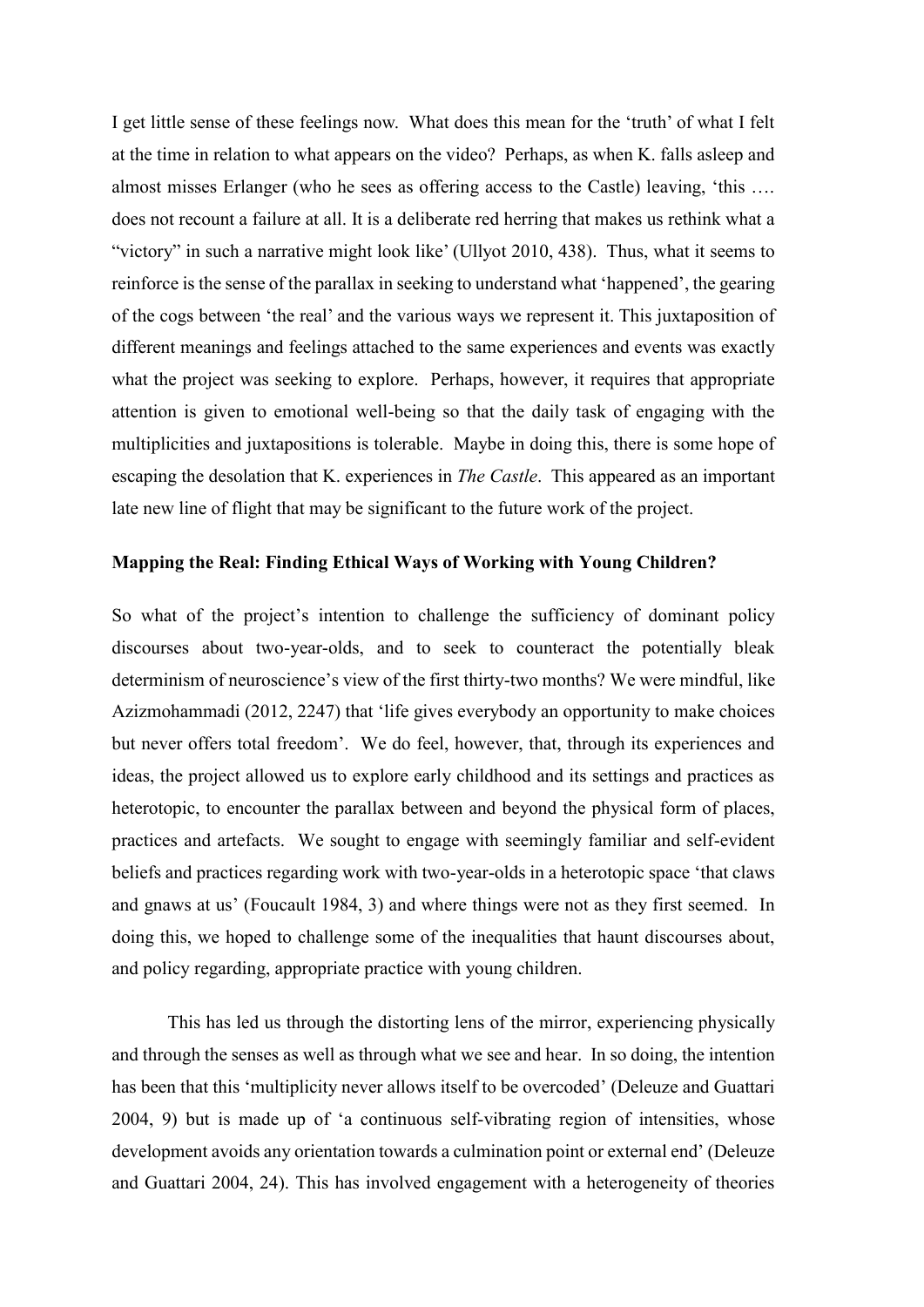and activities, sparking connections across axons and dendrites, in order to generate new synapses to help us think, act and feel afresh about work with young children and their families.

The challenge for practitioners, however, is that their success is measured in the very partial, but firmly coded, terms of children's progress in narrowly defined areas of learning and success in Ofsted inspections. With this in mind we need to consider whether it is ethical for researchers to open up complexity in this way but leave practitioners to resolve the tensions? Foucault (2000a, 256) says that 'the ethico-political choice we have to make every day is to determine which is the main danger.' K.'s failed quest in *The Castle* seems to stem from his inability to identify the main dangers of both the village and the Castle. We felt that there was considerable danger from the government's pathologising of ways of being two-years-old. Our sense was that we needed, despite the difficulty for practitioners in their daily work with children, to support the tussle with the Castle as an ethical response to the dangers of dominant discourses. It is recognised that this is demanding as it means going beyond compliance with what neoliberalism requires in order to enter the uncertainties of what might be necessary and this is a risky business.

The majority of the academics sought to avoid the way that K. left the villagers to face the workings of the Castle alone, agreeing with Steyaert (2010, 57) that 'resisting is not pleasant … but it is clearly something that needs to be done repeatedly, daily'. K. never reaches the Castle because 'he tries to fit the life of the Castle into his rationalist categories …. and … he does not allow others to be themselves but uses them for his own purposes thus denying them any individuality which he wants for himself' (Azizmohammad, 2012, 2247). Though writing of *The Trial* (Kafka 2001), Shah (2014, 703) suggests that failure lies in the 'inability to exploit the possibilities of alternative ordering unlocked by heterotopic space.' Only latterly have I (W) come to see K. in myself and this has brought deeply uncomfortable recognition of how other project members engaged with resistance.

The *Exit through the Pound Shop* session and subsequent interviews suggest that the process had been a productive one and had enriched practice, rather than leaving practitioners unsure how to act, impotent in the face of neoliberal regimes of power. The project has sharpened attention to the significance of emotions in very young children's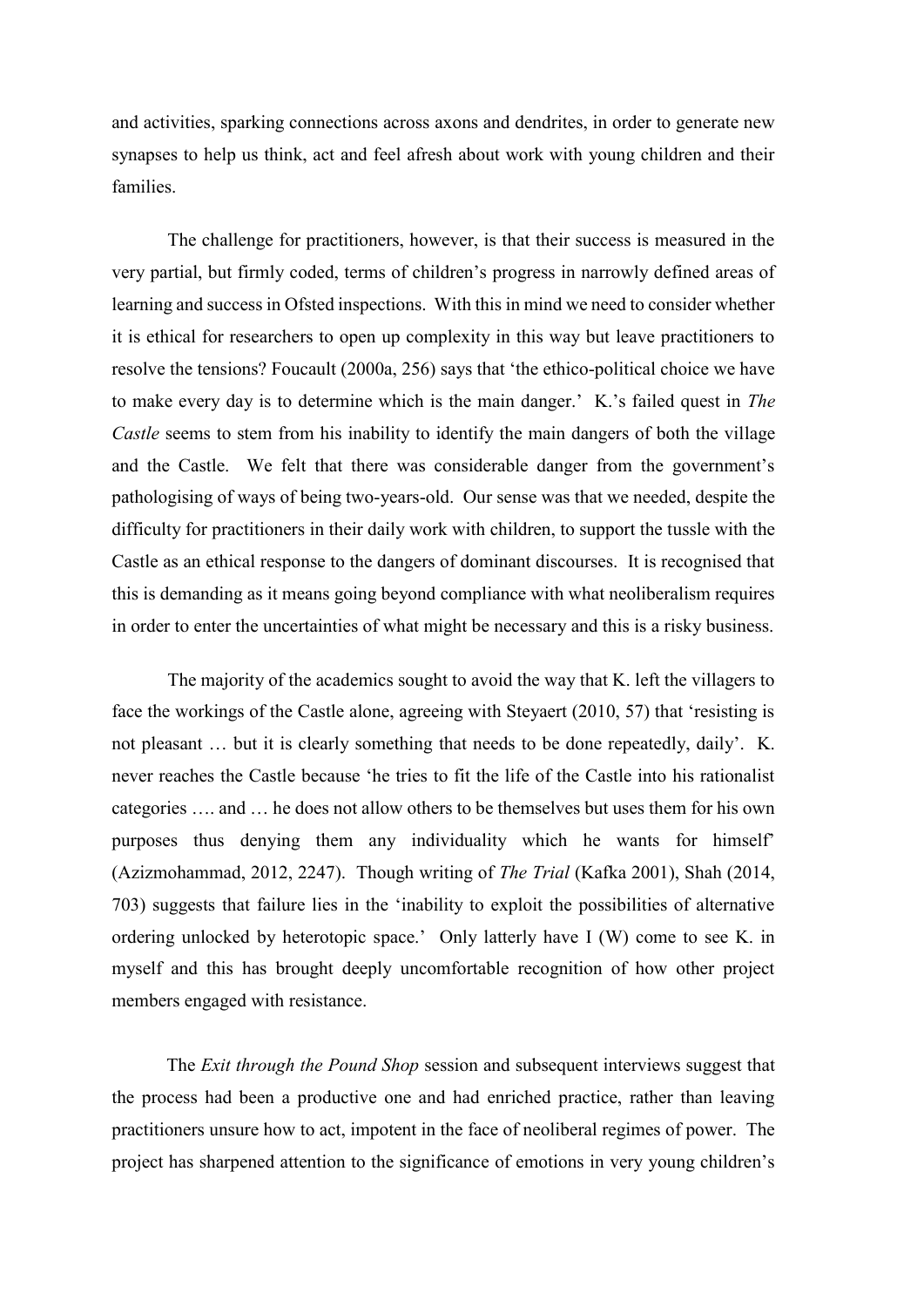everyday experiences (and in how adults engage with the unfamiliar), the very direct daily contact that practitioners have with these emotions and the possible emotional consequences for them arising from the very nature of these encounters. In her diary account of this session, Lisa reflected on how she felt that emotion was at the heart of encouraging different ways of thinking about work with young children:

how do you make changes …. you've got to … have that emotional connection with them - because it's only when they feel that emotion that they'll change ….. How do people change? Or how do you give them that permission, and that power to change?

This sounds rather like the whole complex business of learning. Paying more attention to the affective aspects of early childhood experiences requires that practitioners feel confident enough to take the risk of challenging dominant discourses. There was a growing sense from those involved throughout that this was worthwhile. I fear that I (Ian), rather like K. in *The Castle*, never felt able to consider sufficiently the needs of others, focusing too much on my own priorities and sense of constraints. Indeed, it is important to note, as Steyaert (2010, 54) reminds us, that 'the care of the self implies trying to find freedom within power relations. As such we are always at the edge of our freedom, and our freedom is at the edge of our limits'. It is difficult work, requiring support for our own emotional well-being as we question very deeply held beliefs and feelings about practice with young children. These are tricky matters that offer the possibility of something 'all the more total for being fragmented' (Deleuze and Guattari 2004, 7) and ones with which both I (Ian) and the project seem likely to need to engage in the next phase as we strive to stay rhizomatic in questioning the dominance of the Castle, whilst also taking emotional care of the necessary underground connections.

#### **Acknowledgements**

I would like to thank the project lead, Rachel, for invaluable comments on drafts of this paper.

## **Disclosure statement**

No potential conflict of interest.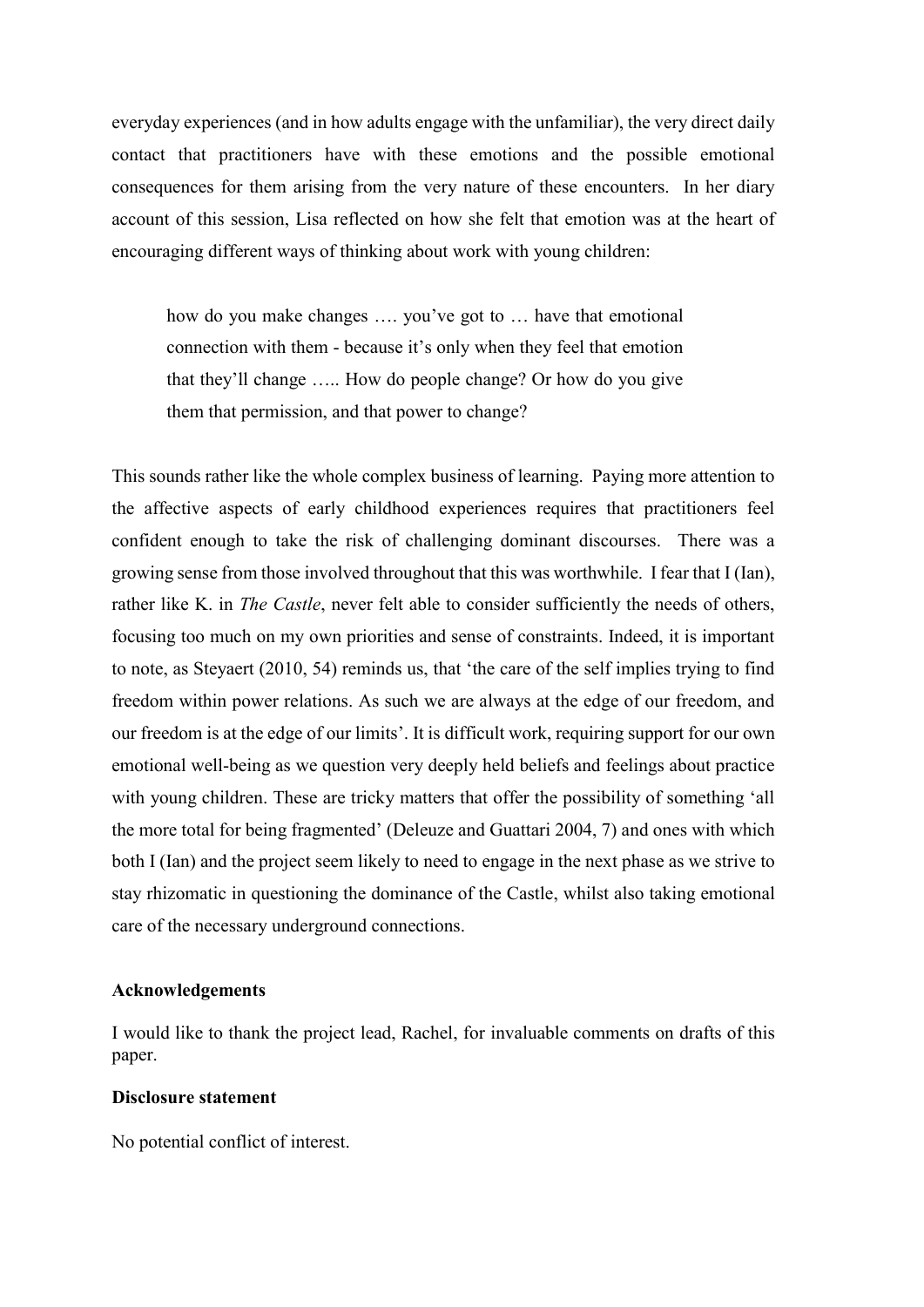# **Funding**

This research received no specific grant, other than an internal university one, from any funding agency in the public, commercial or not-for-profit sectors.

## **References**

Andrew, Y. 2015. "Beyond Professionalism: Classed and Gendered Capital in Childcare Work." *Contemporary Issues in Early Childhood* 16 (4): 305–321, DOI:10.1177/1463949115616322

Azizmohammadi, F. 2012. "A Psychological Analysis on Franz Kafka's The Castle." *Journal of Basic and Applied Scientific Research* 2(3): 2243-2248

Barron I, L. Taylor, J. Nettleton and S. Amin (2017) Working with the cracks in the rigging in early childhood professional development. *Contemporary Issues in Early Childhood***.** First published on line: 8 February 2017, DOI: 10.1177/1463949117692272

Bath, C. and R. Karlsson. 2016. "The Ignored Citizen: Young Children's Subjectivities in Swedish and English Early Childhood Education Settings." *Childhood* 23(4): 554– 565, DOI: 10.1177/0907568216631025

Blaise, M., C. Hamm & J.M. Iorio. 2016. "Modest Witness(ing) and Lively Stories: Paying Attention to Matters of Concern in Early Childhood." *Pedagogy, Culture & Society*, DOI: 10.1080/14681366.2016.1208265

Bourke, T. and J. Lidstone. 2015 "What is Plan B? Using Foucault's Archaeology to Enhance Policy Analysis." *Discourse: Studies in the Cultural Politics of Education* 36 (6): 833-853, DOI: 10.1080/01596306.2014.903611

[Burman, E.](https://www.research.manchester.ac.uk/portal/erica.burman.html) 2016. "[Knowing Foucault, Knowing You: Raced/Classed and Gendered](https://www.research.manchester.ac.uk/portal/en/publications/knowing-foucault-knowing-you-racedclassed-and-gendered-subjectivities-in-the-pedagogical-state%289cfa0b08-854c-4775-915a-ac82dfe8d3c2%29.html)  [Subjectivities in the Pedagogical State](https://www.research.manchester.ac.uk/portal/en/publications/knowing-foucault-knowing-you-racedclassed-and-gendered-subjectivities-in-the-pedagogical-state%289cfa0b08-854c-4775-915a-ac82dfe8d3c2%29.html)." *Pedagogy, Culture and Society* 24 (1): 1-25, DOI: [10.1080/14681366.2015.1057215](http://dx.doi.org/10.1080/14681366.2015.1057215)

Deleuze, G, and F. Guattari. 2004. *A Thousand Plateaus*. Translated by Brian Massumi. London: Continuum

Department for Education. 2011. *Supporting Families in the Foundation Years.* London: Crown Copyright.

Department for Education. 2014. *Statutory Framework for the Early Years Foundation Stage.* London: Crown Copyright.

Ecclestone K. & K. Brunila. 2015. "Governing emotionally vulnerable subjects and 'therapisation ' of social justice." *Pedagogy, Culture & Society* 23 (4): 485-506, DOI: 10.1080/14681366.2015.1015152.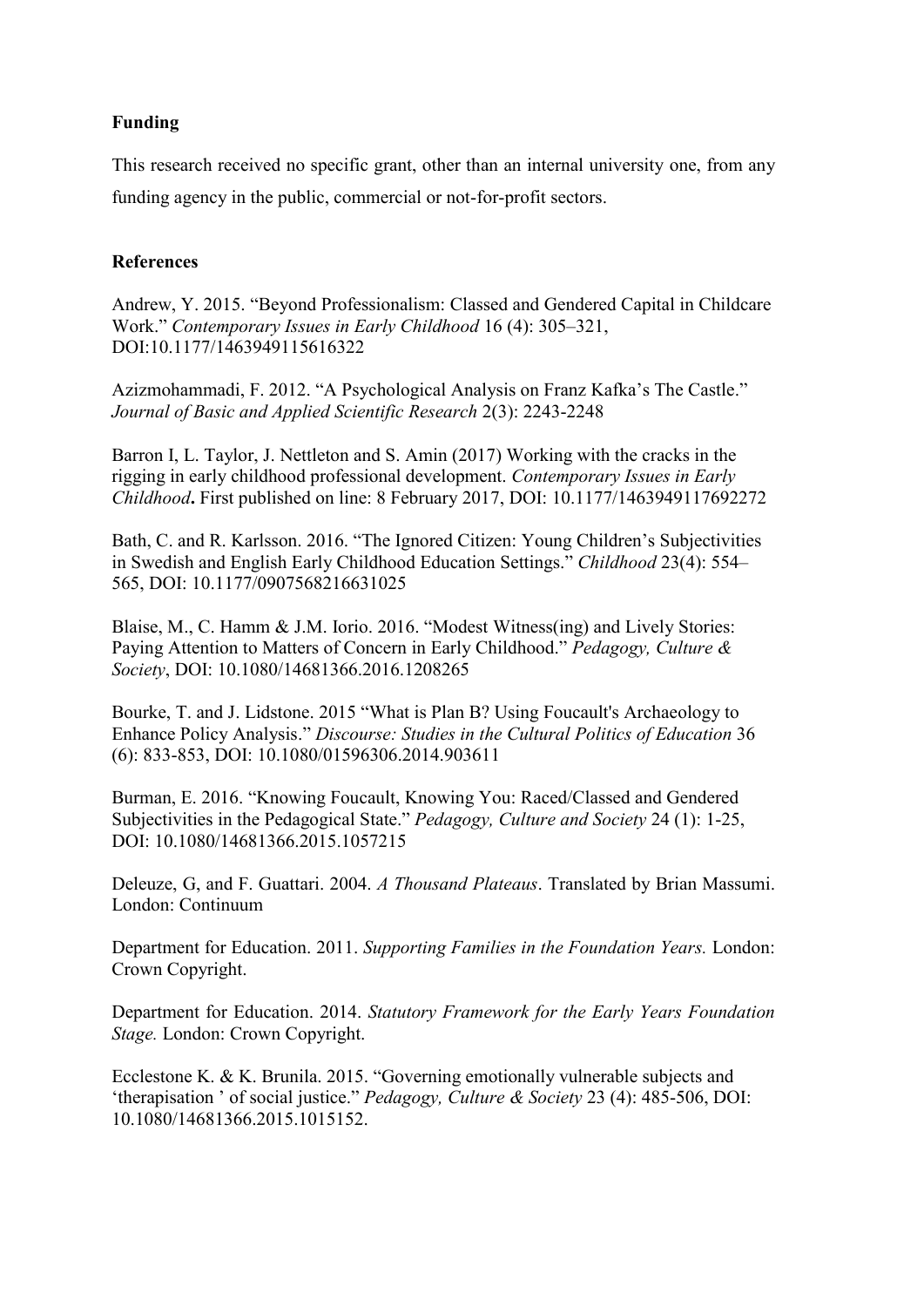Elfer, P. 2012. "Emotion in Nursery Work: Work Discussion as a Model of Critical Professional Reflection." *Early Years* 32 (2): 129-141, DOI[:10.1080/09575146.2012.697877](https://doi.org/10.1080/09575146.2012.697877)

Elfer, P. 2015. "Emotional Aspects of Nursery Policy and Practice – Progress and Prospect." *European Early Childhood Education Research Journal* 23 (4): 497-511. DOI: 10.1080/1350293X.2013.798464

Foucault, M. 1984. "Of Other Spaces: Utopias and Heterotopias". Translated by Jay Miskowiec. *Architecture/Mouvement/ Continuité,* October, 1984 (*Des Espace Autres*, March 1967).

Foucault, M. 2000a. *Ethics: Essential Works*, Volume 1. Translated by Robert Hurley and Others. London: Penguin.

Foucault, M. 2000b. *Aesthetics*: *Essential Works,* Volume 2. Translated by Robert Hurley and Others. London: Penguin.

Foucault, M. 2002a. *Power*: *Essential Works,* Volume 3. Translated by Robert Hurley and Others. London: Penguin.

Foucault, M. 2002b. *The Order of Things: An Archeology of the Human Sciences*. Translated by Tavistock Publications Limited, 1972. London: Routledge Classics.

Foucault, M. 2010. *Les Corps Utopique*, *Les Hétérotopies*. Clamercy: Éditions Lignes.

Gopnik, A, A. Meltzoff and P. Kuhl. 2001. *How Babies Think: The Science of Childhood,*  London: Phoenix

Gordon, A. 2011. "Some Thoughts on Haunting and Futurity." *Borderlands,*10 (2): 1-21, http://averygordon.net/files/GordonHauntingFuturity.pdf

Hackett, A. 2016 "Young Children as Wayfarers: Learning about Place by Moving Through It." *Children and Society* 30: 169-179, DOI: 10.1111/chso.12130.

Hetherington, K. 2011. "Foucault, the Museum and the Diagram." *The Sociological Review* 59 (3): 458-475, DOI: 10.1111/j.1467-954X.2011.02016.x.

Hochschild, A.R. 1983. *The Managed Heart: Commercialization of Human Feeling*. Berkeley: University of California Press.

Hohti, R. 2016. "Now — and Now — and Now: Time, Space and the Material Entanglements of the Classroom." *Children and Society* 30: 180-191, DOI: 10.1111/chso.12135.

Johnson, P. 2013. "The Geographies of Heterotopia." *Geography Compass* 7 (11): 790– 803, DOI: 10.1111/gec3.12079

Jones, L. 2001. "Trying to Break Bad Habits in Practice by Engaging with Poststructuralist Theories." *Early Years* 21(1): 25-32.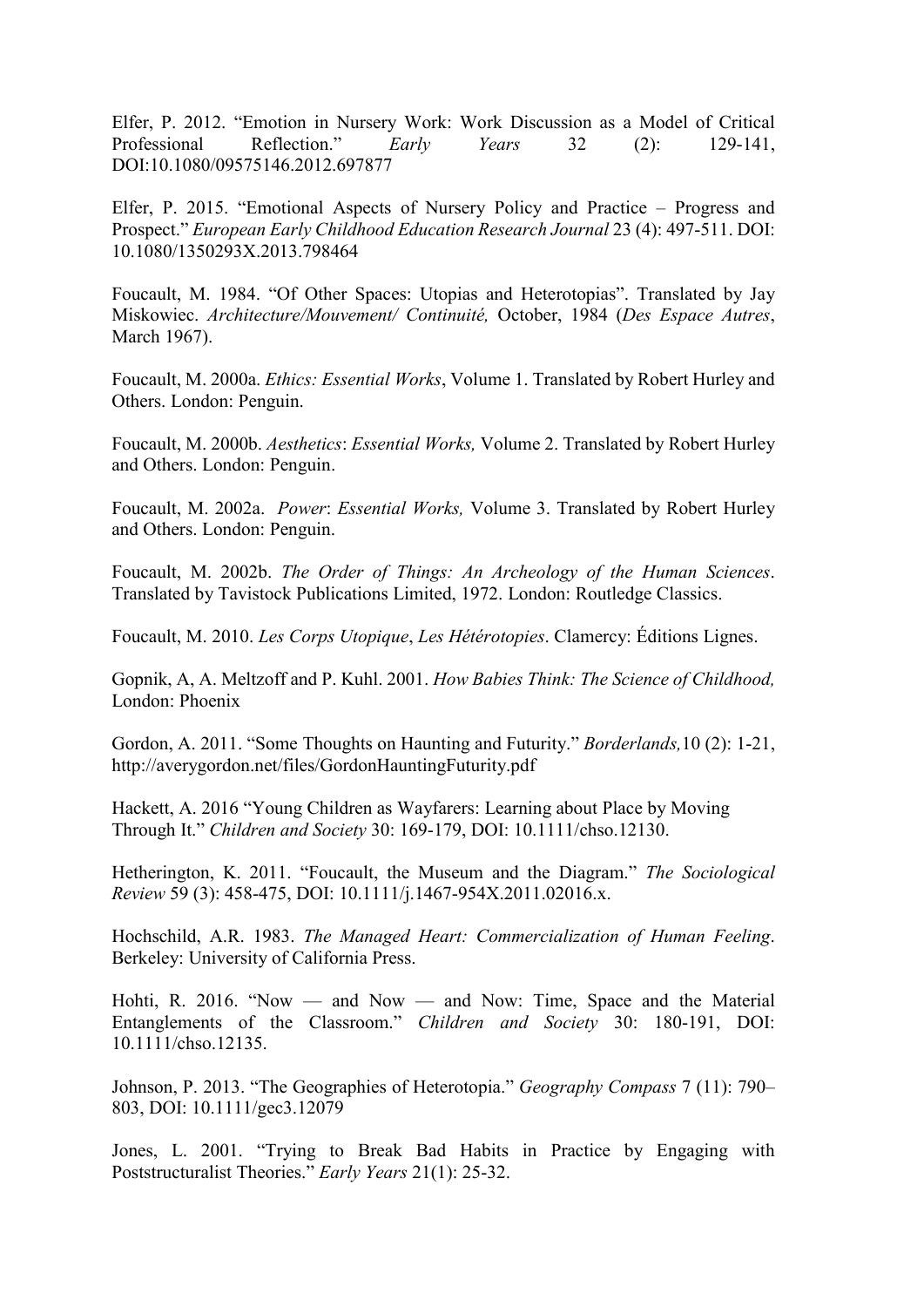Kafka, F. 1999. *The Castle*. Translated by Willa and Edwin Muir. London: Vintage.

Kafka F. 2001. *The Trial*. Translated by Marco Pedulla. London: Vintage.

Lacan, J. 2001. *Ecrits: A Selection*. Translated by Alan Sheridan. London: Routledge

Lapadat, J.C. 2009. "Writing Our Way into Shared Understanding Collaborative Autobiographical Writing in the Qualitative Methods Class." *Qualitative Inquiry* 15 (6): 955-979, DOI: 10.1177/1077800409334185.

Lenz Taguchi, H. 2011. "Investigating Learning, Participation and Becoming in Early Childhood Practices with a Relational Materialist Approach." *Global Studies of Childhood* 1 (1): 36-50, DOI: 10.2304/gsch.2011.1.1.36.

Löfgren, H. 2016. "A Noisy Silence About Care: Swedish Preschool Teachers' Talk About Documentation." *Early Years* 36 (1): 4-16, DOI: 10.1080/09575146.2015.1062744.

Martinovic, M., N. Wiebe, S. Ratkovic, C. Willard-Holt, T. Spencer and M. Cantalini-Williams. 2012 "Doing Research was Inspiring: Building a Research Community with Teachers." *Educational Action Research* 20 (3): 385-406, DOI: 10.1080/09650792.2012.697402

Osgood, J. 2010. "Reconstructing Professionalism in ECEC: The Case for the 'Critically Reflective Emotional Professional." *Early Years* 30 (2): 119-133, DOI: 10.1080/09575146.2010.490905

Rautio, P. 2014. "Mingling and Imitating in Producing Spaces for Knowing and Being: Insights from a Finnish Study of Child–Matter Intra-action." *Childhood* 21 (4): 461–474, DOI: 10.1177/0907568213496653

Rhedding-Jones, J. 2008. "The OECD and the Notion of Expert in Early Childhood Education and Care: A Play." *International Critical Childhood Policy Studies* 1 (1): 28– 41, DOI: 10.1057/9781137346889.0011

Ryan, S. and S. Grieshaber. 2005. "Shifting from Developmental to Postmodern Practices in Early Childhood Teacher Education." *Journal of Teacher Education* 56 (1): 34-45, DOI: 10.1177/0022487104272057

Shah, R. 2014. "Urban Panopticism and Heterotopic Space in Kafka's *Der Process* and Orwell's *Nineteen Eighty-Four*." *Criticism* 56 (4): 701-723, DOI: 10.13110/criticism.56.4.0701.

Shonkoff, J. and D. Phillips, eds. 2000. *From Neurons to Neighborhoods: The Science of Early Childhood Development*. Washington: National Academy Press.

Steyaert, C. 2010. "Queering Space: Heterotopic Life in Derek Jarman's Garden." *Gender, Work and Organization* 17 (1): 45-68, DOI: 10.1177/1350508411401946